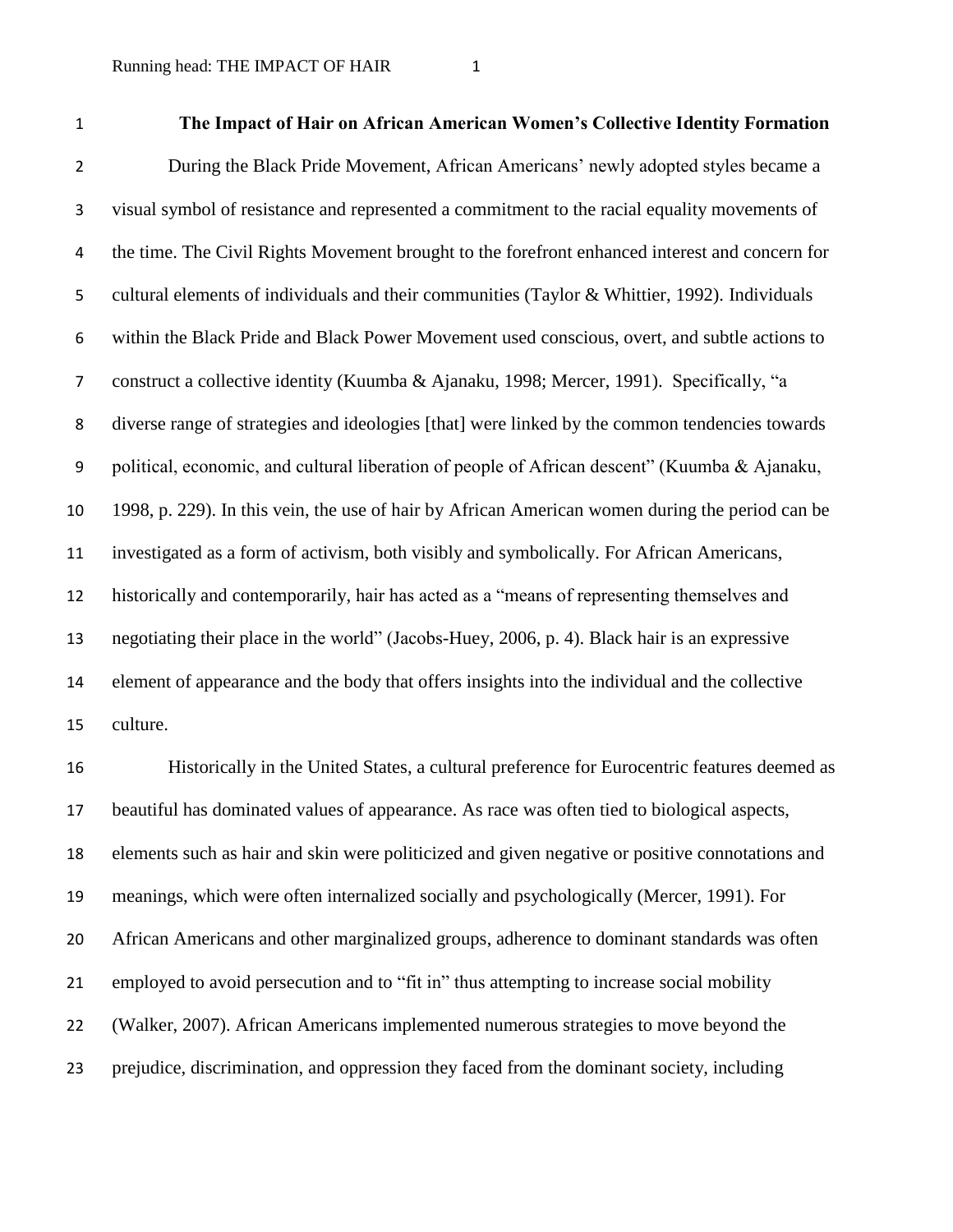changing their physical features, particularly those of skin color and hair texture, to follow mainstream values (Gill, 2001; Johnson, Lennon, & Rudd, 2014). Adherence to these aesthetics was largely upheld by African Americans and the Black beauty industry until the early 1960s (Byrd & Tharps, 2014). During the 1960s, styles such as the afro were used as a point of liberation from White-dominated beauty culture. The use of hair and appearance that physically and metaphorically linked African Americans to Africa facilitated a counter-hegemonic process, which helped redefine cultural aesthetics both within and outside of the Black community (Mercer, 1991).

 While research regarding the use of African-inspired textiles, garments, and symbols during the Civil Rights era is rich, there is less examination of African American's daily experiences during this time. An important element of appearance, African American hair has held a long history of cultural pride and significance (Rooks, 1996). Because African American hair holds a strong relationship to cultural meanings and societal values, it provides an opportunity to examine the larger society's effect on a wearer's decisions and behaviors (Walker, 2007). Specifically, the researchers sought to understand how African American women perceived their hair choices in creating and negotiating their collective identity during the Civil Rights and Black Pride Movements.

 The position of African American women as members of two marginalized groups, both racial and gender oppressed identities within dominant society, offers "a powerful lens through which to evaluate society and a base from which to change it" (Brooks, 2007, p. 63). Examining the lived experiences of African American women's everyday choices is not widely covered within historical contexts of political engagement. Although the political aspects of the Civil Rights Movement and some of the powerful figures involved, such as Angela Davis, an early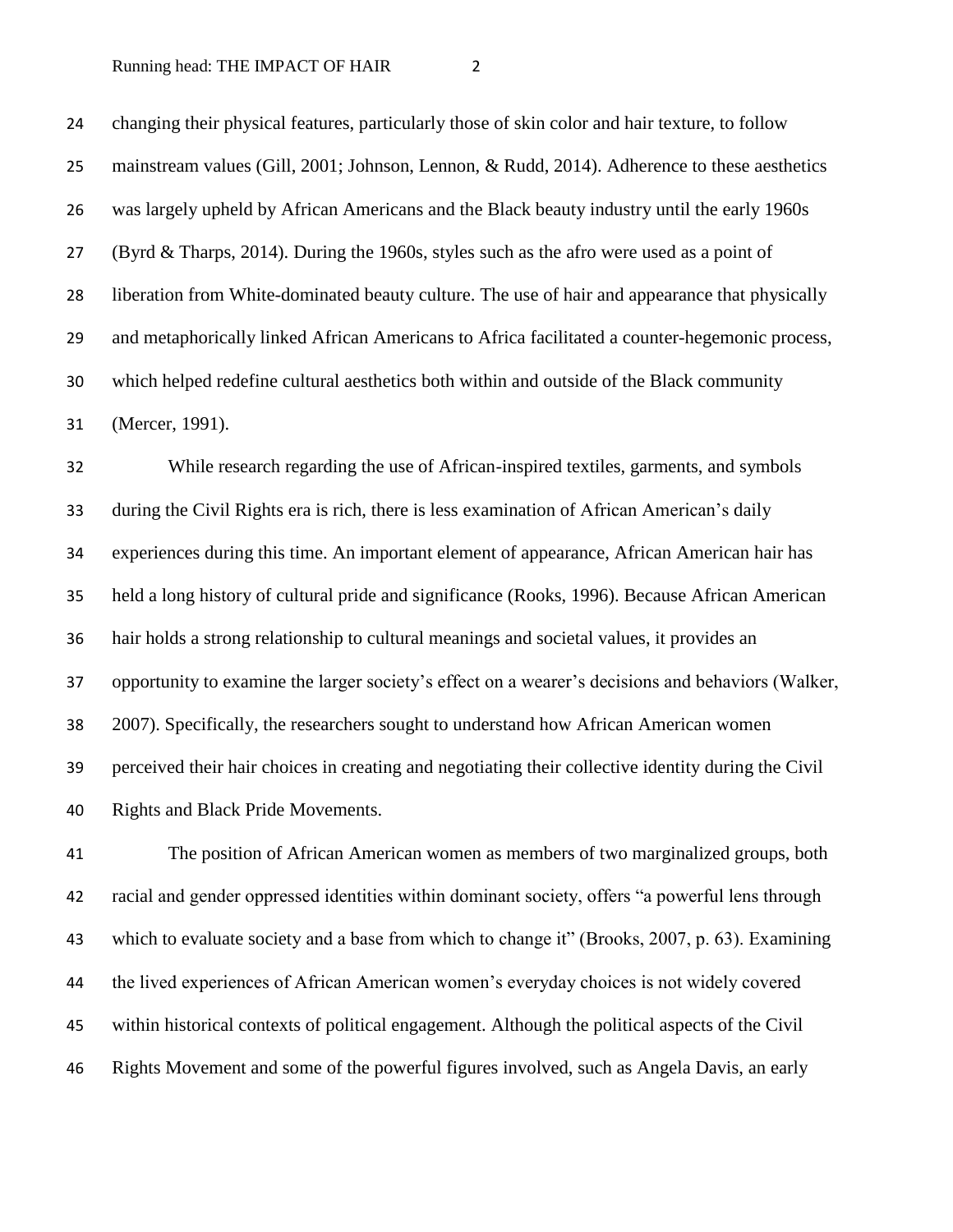1970's icon of Black female militancy, and "epitome of a Black woman gone bad," have been researched extensively; the understanding of the movement's broader impact and the role of African American women has not (Johnson, 2012, p. 18). Furthermore, the use of appearance as a symbol of societal change, demonstrates the importance of dress behaviors in our society. As a remedy to the misrepresentation and exclusion of African American women, this research offers an opportunity to learn from seven women's stories to help inform the history of the period and the people who lived within it.

### **Literature Review**

# **Culture and Collective Identity**

 The examination of contemporary social movements through new social movement theory, explores the social, psychological, and cultural foundations of movements (Whittier, 1997). Moving beyond large-scale, conventional movements, such as labor disputes in the early twentieth century, new social movement theory includes the everyday actions of individuals, particularly those with similar ideals and goals (Hunt & Benford, 2004). These individuals often informally arrange into groups that hold many shared ideals. Through action, the "members' common interests, experiences, and solidarity" form which helps to create a collective identity (Taylor & Whittier, 1992, p. 105). As individuals engage in the social movement, they internalize new meanings and understandings of themselves, often marked by appearance, creating a collective identity based on the group's political ideology and agenda (Whittier, 1997). Collective identity serves to connect the individual with the larger social movement. Whittier (1997) discusses social movements as "clusters of organizations, overlapping networks, and individuals that share goals and are bound together by a collective identity and cultural 69 events" (p. 761). Individuals can mold their identities to fit within a collective identity (Hunt  $\&$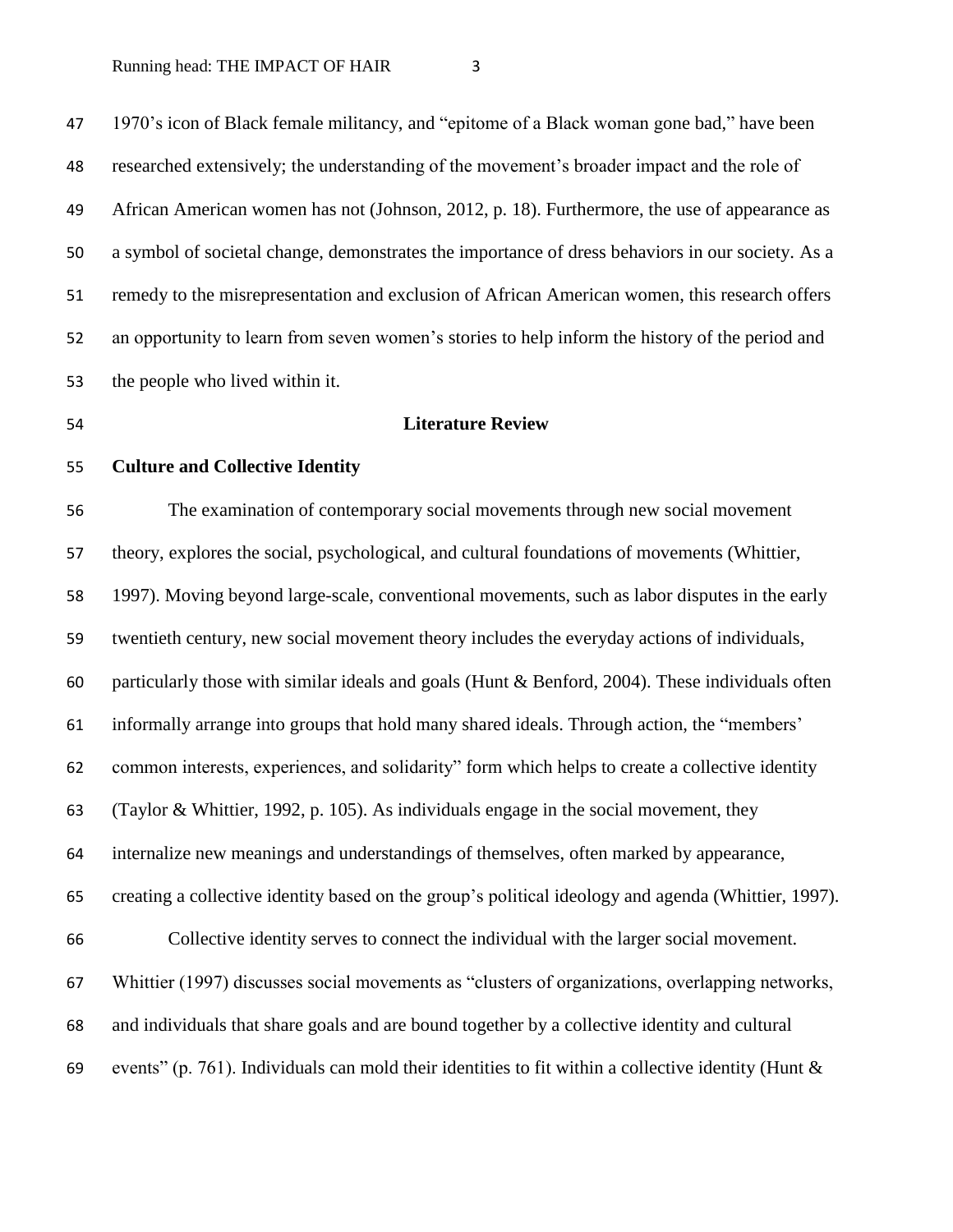Benford, 2004). The construction of a political version of self can align with a collective vision, thus the ideology behind the movement is promoted and put into action. Together, like-minded individuals can work in opposition of the dominant viewpoint and internalize collective values that push the movement forward (Kuumba & Ajanaku, 1998). Individuals that form into a collective are created, developed, and changed throughout the course of the movement, reflecting the thoughts and activism of the group (Taylor & Whittier, 1992). As politics and structures shift, opportunities are presented for new groups of people to create change in society. For the African American community, Civil Rights reforms from 1954 to 1965 sparked what would become the Black Power Movement from 1966 to 1974 (Wilson, 2013). Imagery of the Civil Rights Movement began to shift from efforts pursued by Dr. Martin Luther King Jr. to

movement widened in scope from non-violent aspirations for equality and integration to more

those put forth by Black Nationalists, such as the Black Panther Party. The rhetoric of the

militant demands for equity and separation. A key leader in the movement Stokely Carmichael

became a pro-Black activist in the Power Movement, popularizing the phrase, "Black Power"

84 (Walker, 2007). In addition to the more radical political stance, a moderate sentiment of "Black"

is Beautiful" was widely adopted and became heavily popularized both within and outside of

 African American communities (Freeland, 2009; Wilson, 2013). In this way the Black Power Movement differed from the initial non-violent approach to the Civil Rights Movement. This

 example provides evidence of how, through collective action, the stage was set for new groups of individuals to move the cause forward (Kuumba & Ajanaku, 1998).

 In contemporary movements the collective's action is rooted in "cultural symbols [that] emerge and serve as representations and conduits for the social movement ideas and philosophies" (Kuumba & Ajanaku, 1998, p. 229). Culture holds a duality, in that it can help to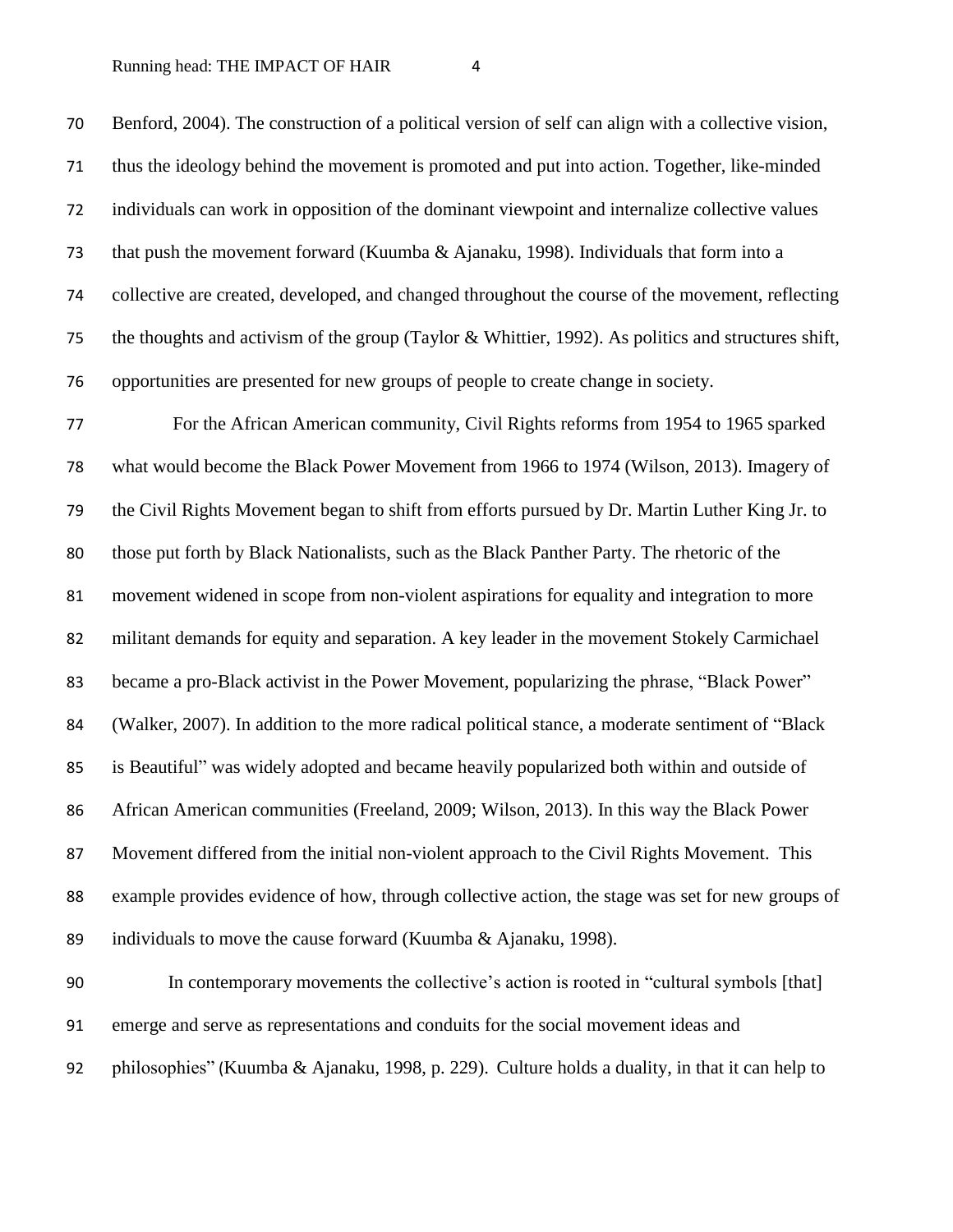promote oppressive values, but can also be a source of resistance and liberation (hooks, 1991). A culture of resistance is often used by those who are marginalized. This culture of resistance operates under a set of combined values, beliefs, and practices that lessens the effects of oppression and differentiates itself from dominant culture. The efforts of many African Americans to distance themselves from White dominance in their beauty and appearance practices presented a new way of combating racial inequality during the 1960s and 1970s (Mercer, 1991).

# **African American Hair as Collective**

 The rejection of dominant culture is typically a beginning stage in a resistance movement (Kuumba & Ajanaku, 1998). For groups that have been historically marginalized, oppositional identity and appearance often mirrors their indigenous culture. For example, for African Americans, negative stigma surrounding characteristically African physical features was used as a divisive tool during slavery (Mercer, 1991; Sanders, 2011). In an effort to suppress Africaness post-slavery, the Black beauty industry developed and centered on techniques and products that emulated European-White beauty standards. As African Americans fought for equality and civil rights, there was enhanced recognition of looking towards traditional African culture as a source of pride and strength. In the Black Pride and Power Movements, African Americans rejected, in part, White dominance and reclaimed African pride. The Black Pride stance held the idea that it was important to embrace everything about being Black and the culture instead of trying to adopt mainstream values, ideas, and traditions (Mercer, 1991). For that time, the natural, or afro, was widely adopted and provided an example of "culturally contextualized everyday resistance" (Kuumba & Ajanaku, 1998, p. 227).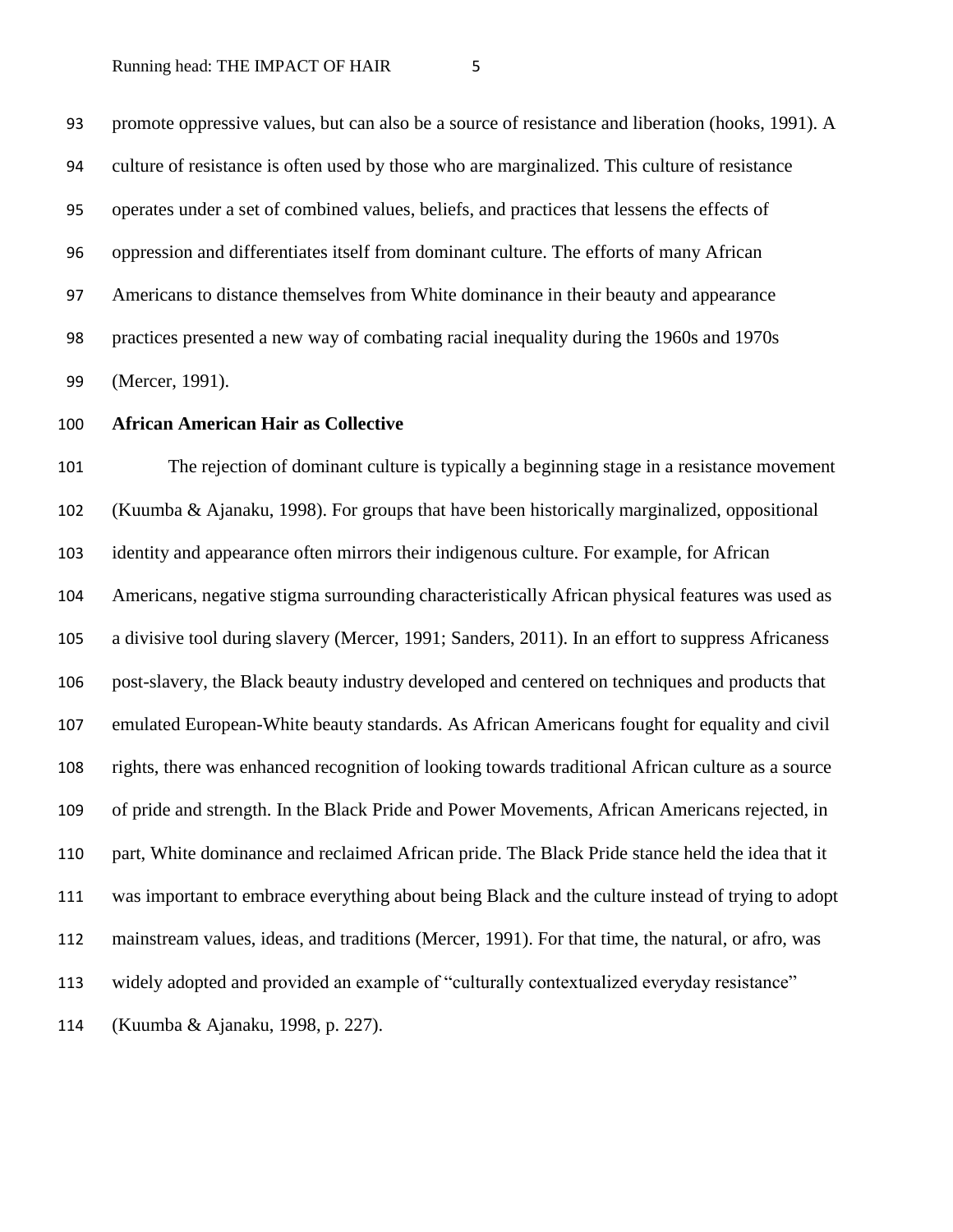The afro or natural style came to symbolize collective identities rooted in Black Pride and other counterhegemonic efforts. For some, these natural hairstyles were used to signify ideals related to racial equality and publicize individuals' political stance by linking their aesthetics to African heritage. Eventually, the adoption of Black aesthetics was as much a part of the movement as protesting or boycotting. It was the embrace of everything Black and the reclaiming of African heritage (Byrd & Tharps, 2014).

 Thus, the cultural expression of hair was incorporated into efforts for racial equality and self-determination. Natural hair helped to inform the collective identity, assisting the continuation of the larger equal rights movement (Mercer, 1991). Symbolically, for the African American community as a whole, hair choices represented a resistance to hegemony and commitment to racial equality. By 1969, the number of sympathizers of the Black Pride Movement increased. The dialogue of Black Pride was the less extreme option to that of the more radical Black Power, which denounced all forms of non-Black consumerism and capitalism and became synonymous with the Black Panther Party. The aesthetics of the Party asserted that by straightening hair and using skin lightening cream, Black culture was rejected out of shame (Hohle, 2013). Because of its seemingly radical association, the afro was illustrative of a political stance.

 Pride in African heritage extended from learning native languages and histories, to taking part in cultural aspects like dress and even food, which seemed less threatening than the supposed violent Power Movement portrayed in the mass media (Walker, 2007). This was evident in the evolution of acceptance of natural hairstyles as a popular modern style versus a political expression. As the afro was more widely worn, it also became more commercialized with beauty products to achieve the style, ad campaigns, and other popular culture usage.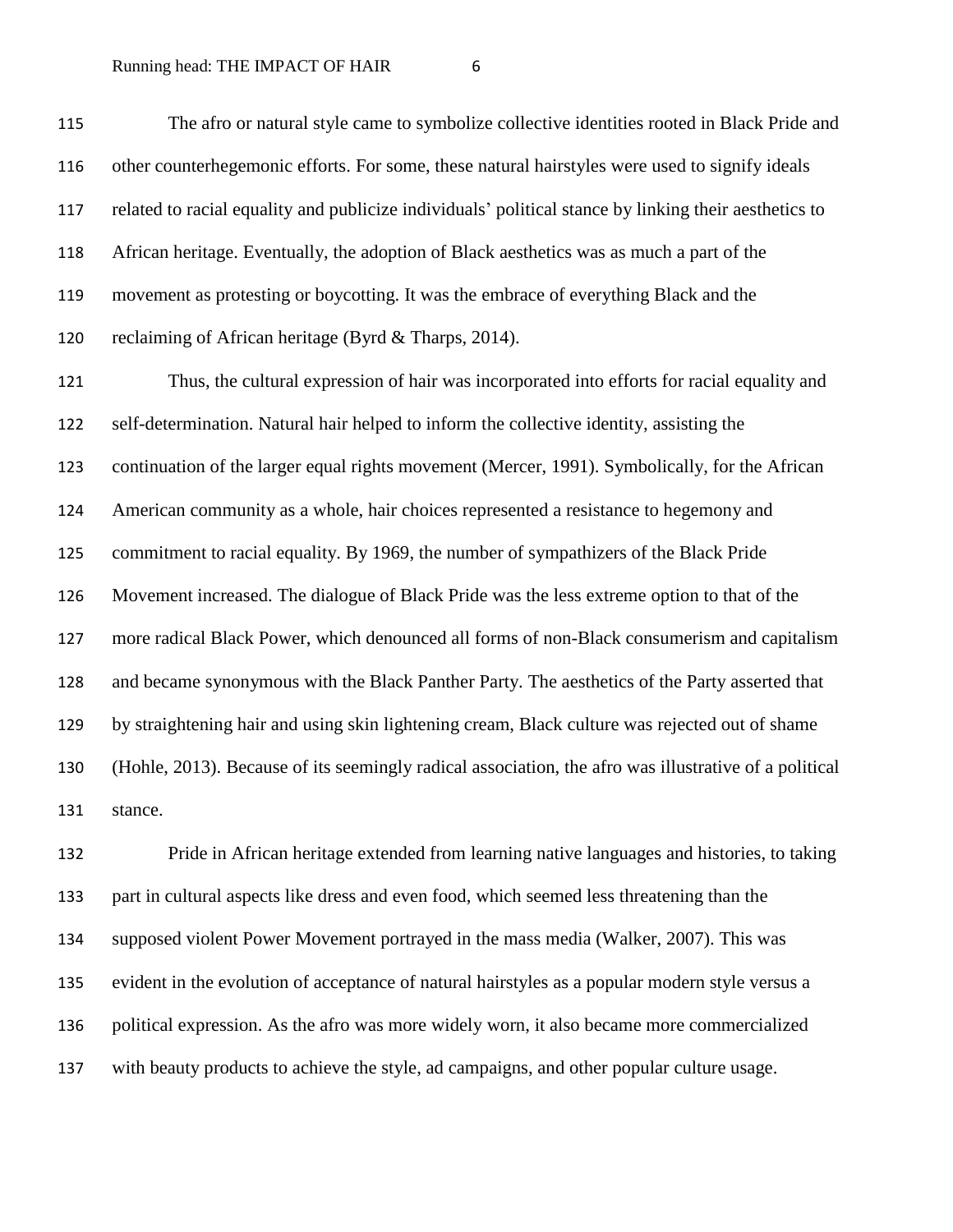Eventually, the progress of the movement and commonness of the hairstyle transitioned the afro from overtly political to a fashionable trend (Mercer, 1991).

# **Collective Construction**

 Taylor and Whittier (1992) identify three factors that create collective identity in social movements: 1) boundaries to differentiate the challenging group from the dominant; 2) developed consciousness that presents and defines the challenging group's social position; and 3) negotiation of meaning, symbols, and actions used by the challenging group to resist and reconstruct dominant systems. Each factor of collective identity creation is "analytically distinct," but occurs simultaneously and in connection, as the individual develops a political 147 position and their collective identity within a group is formed (Hunt & Benford, 2004, p. 442). Boundaries mark differences between the collective and the dominant. Through activism and organization, the collective redefines the boundaries of marginality as a site for resistance (hooks, 1991; Taylor & Whittier, 1992). Consciousness within the group and its members is created as they visualize shared values, missions, and beliefs that resist dominant ways of thinking, knowing, and doing. Movement goals and activities are justified through this common set of interests. Throughout the construction of the collective identity, negotiations of everyday politically-based actions are carried out to undermine the dominant and advocate for justice (Taylor & Whittier, 1992). Lastly, actions of negotiation can include challenging the norm, overcoming self-hatred, and demanding fair treatment (Kuumba & Ajanaku, 1998). The Black Pride and Power Movements politicized the everyday lives of Black people and their objectification by dominant power, drawing attention to the boundaries between Black and White positions in society (Kuumba & Ajanaku, 1998; Mercer, 1991). The embrace of a pro-

Black rhetoric and surrounding activism brought forth new values and perspectives in relation to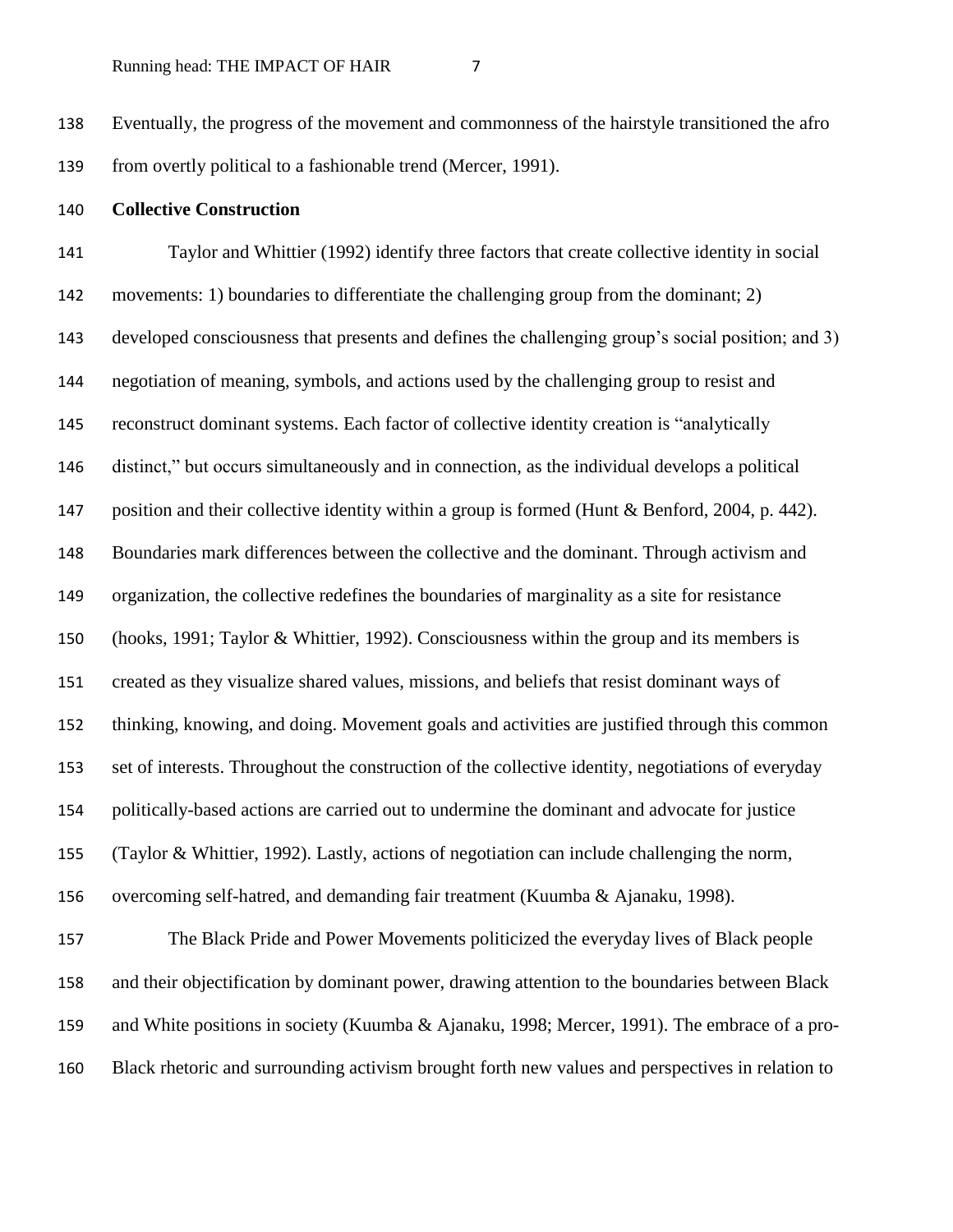racial equality and ultimately increased awareness in the Black experience. The development of the resistance was expanded by negotiating the use of everyday forms of activism to promote civil rights.

 As mentioned, movements during this particular period held easily observable practices of presentation that exhibited collective ideology. For example, other appearance aspects that were used to symbolize liberation and resistance by subcultures included hippies with long hair, 167 and leather worn by motorcycle club members and other rebellious youth groups (Mercer, 1991). However, there is little scholarly examination of how intersectional identities held by individuals within collective movements inform, impact and shape their appearance practices. By exploring the individuals' experiences with appearance, specifically hair, as it relates to collective identity display and the development of a shared ideology we gain a more in-depth understanding of social movements and those involved.

**Methods** 

### **Participants**

 A purposeful sampling method was used to recruit participants that met demographic criteria of age (being between 18-25 years old during the years 1960-1974), gender (women), and ethnicity (African American). The specific movement years of 1960-1974 were chosen to highlight events of heightened activity from the sit-ins in North Carolina occurring in 1960 to the popularization of the afro in the 1974 movie *Foxy Brown*. The perspectives of the women constituted a political and generational cohort, where they experienced similar events and perspectives of the movement at around the same age in their lives, sharing similar viewpoints on the movement based on the context of the time period in which they lived (Whittier, 1997). Data collection began with an initial participant, who provided potential women within a large,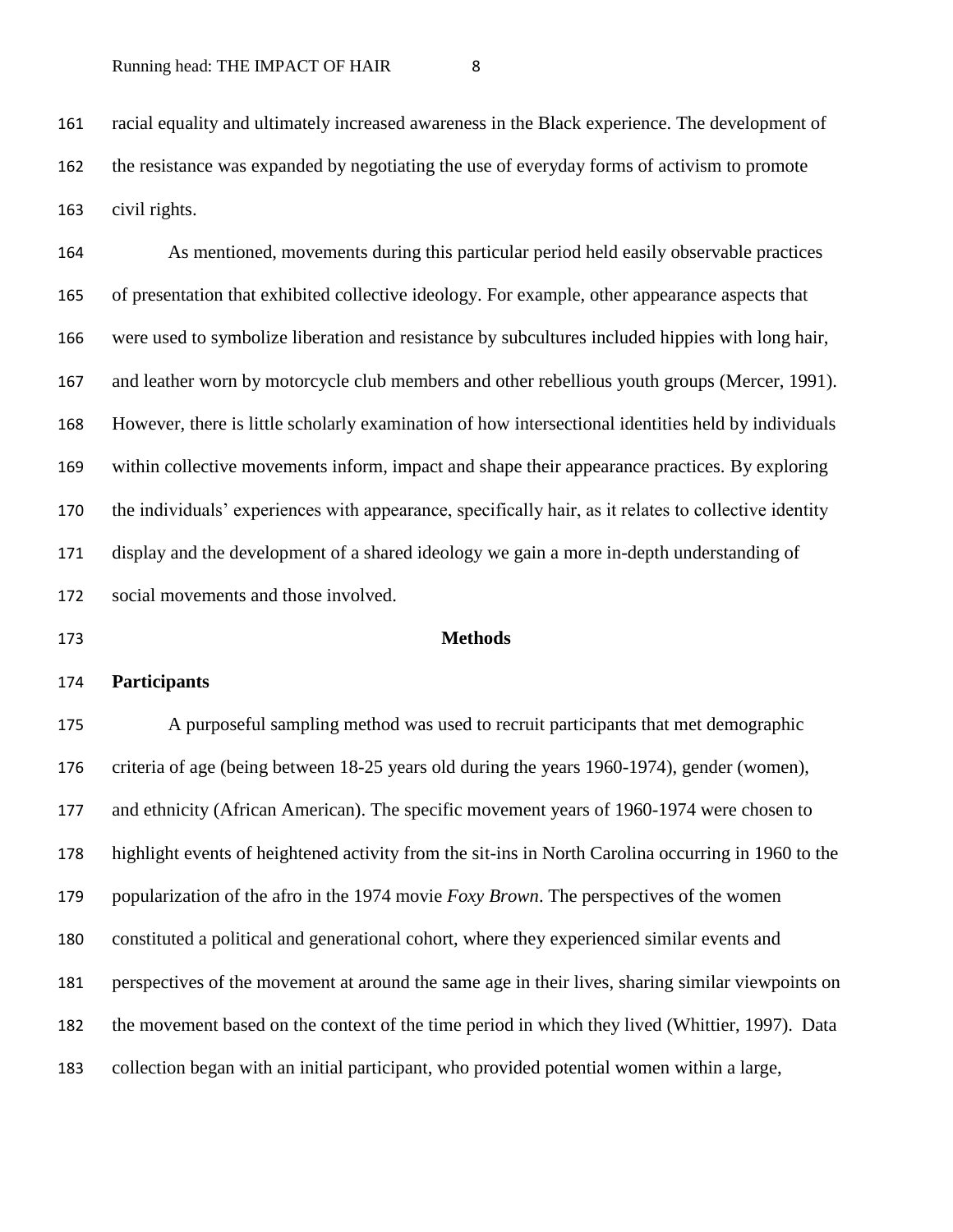Midwestern University and surrounding community that fit the study population. Through snowball sampling, prospective interviewees were contacted by email or phone to participate. Purposeful sampling and snowball sampling concentrated the participants' experiences, which was appropriate for the scope of this research. "Place Table 1 about here." A total of seven women who were between the ages of 18 and 25 years old during the years 1960-1974 participated in the study. Over half of the participants (n=4) had attained a Doctorate degree, with the remainder (n=3) earning a Master's. Six of the participants, held a professional career in higher education. At the time of the study, three of the participants (43%) were retired. Participants lived or were originally from the Pacific, North and Southeast, and Midwest regions, with only one growing up within close distance to the university community where the study took place. Each of the participants moved to the university community for career or educational advancement of themselves or their spouses. **Data Collection** Participants completed an in-depth three-part, semi-structured interview series. Each interview concentrated on the themes of: 1) hair history throughout their lives (i.e., "tell me about your hair history from childhood to now."); 2) details of experiences during the Civil Rights Movement years 1960-74, (i.e., "how did you wear your hair during 1960-74?"); and 3) meaning of hairstyle choices in the participant's life (i.e., "how have you come to understand your hair in your life?"). This interview format allowed both the researcher and the participant "to explore the participant's experience, place it in context, and reflect on its meaning" (Seidman, 2013, p. 20). The goal of this research was to give voice to the lived experiences of African American women and their experiences with their hair. By focusing on the women's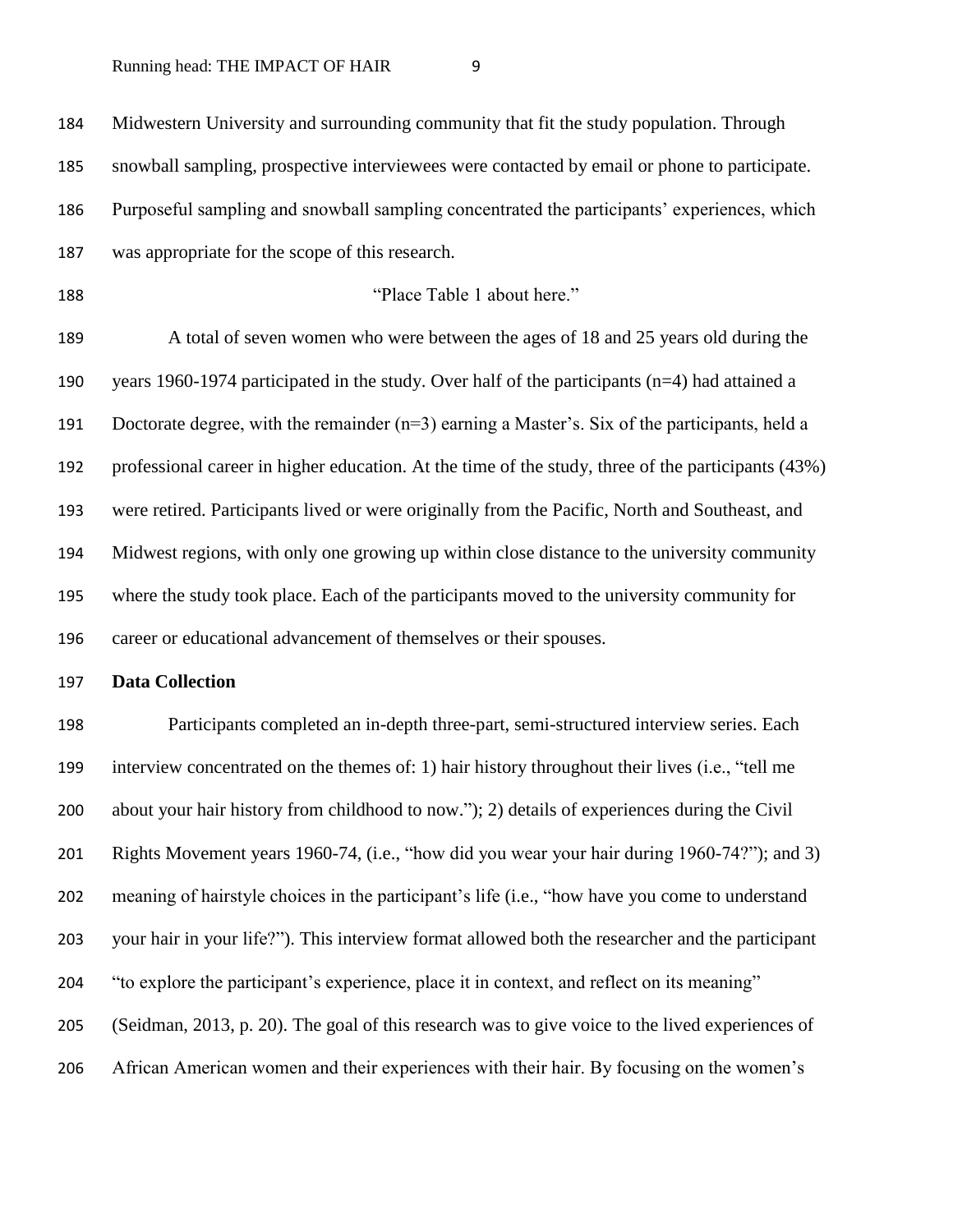stories, insight into the details of everyday experiences of the participants and their sense of self was gained. The researchers attempted to remove personal bias by designing a study that allowed the participants to speak freely of their experiences through a semi-structured interview.

 Clarification of any misunderstandings in data analysis was resolved by allowing the women an opportunity to review the transcriptions of the interviews, and using the participants' own words to illustrate findings (Esterberg, 2002).

 Each interview lasted approximately 90 minutes, creating over 30 hours of recorded data. No compensation was offered to participants in exchange for sharing their experiences.

 Interviews took place in private locations throughout the university, participant homes, and local businesses. The researchers invited participants to provide photographs that would illustrate their hairstyles throughout their lives to guide the interview and discussion and in order to corroborate the interview data. Participants were provided pseudonyms during interview transcription to maintain confidentiality and anonymity in accordance with institutional review board approval.

**Data Analysis**

 Interviews were transcribed verbatim by the researchers and a paid transcriptionist. Each transcript was analyzed and coded independently by the authors. Notes and themes were shared among authors in regard to each transcript as well as in constant comparison to the whole set for frequency, salience, and relationship to one another. The interpretation of the individual experiences was examined through the "'situatedness' of each finite observer [or participant] in a socio-political, historical context to challenge the plausibility of claims" from their perspective (Hawkesworth, 1989, p. 536). The researchers then worked together to compare, contrast, and evaluate emergent themes, in an iterative back-and-forth process (Spiggle, 1994). Significant statements from each theme were extracted to help describe the participants' lived experiences.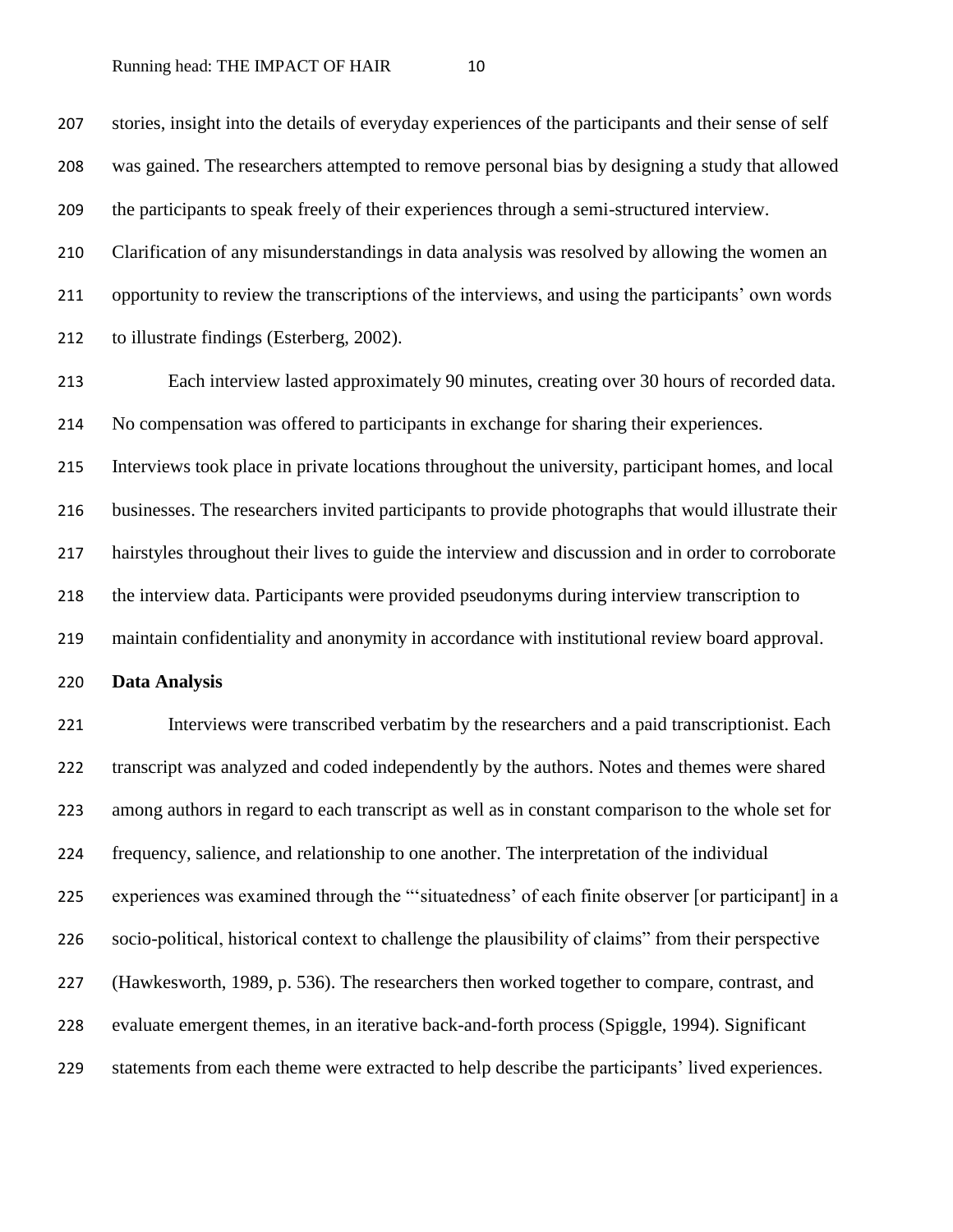The detailed, three-part interview structure helped to place participant comments in context and provide internal consistency, as well as corroborating accounts across participants and historical events. In addition, the goal of the research process was to understand how participants made meaning of their experience, which is validated by the thought given to the topic and what was true to them at that point in their life (Seidman, 2013). As an African American woman, the researcher was able to develop a level of trust with the participants, in addition to discerning specific accounts related to hair care, styles, and race-specific cultural references. Discussions between researchers were used to provide another point of view and differing perspective, as multiple analyzers will inherently bring different interpretations to the data and help to diminish analysis rooted in assumptions and bias of a sole researcher (Saldana, 2013).

## **Results**

 Participants described key themes that were associated with the movements of the 1960s and 1970s and shared ideas surrounding hair which expressed a collective identity. As mentioned by the participants, the influence of the Black is Beautiful ideology as well as radical Black activism helped to form a collective identity in their communities. Consciousness was raised as alternative appearances were valued, in direct opposition to what had been historically defined as less-than. Throughout the establishment of the collective and the larger movement, the negotiation of meanings and symbols was implemented by the participants as actions of everyday resistance related to Black Pride affirmation and redefined Black beauty. As the participants moved into different life stages and the movement shifted to less active demonstration, the use of their hair as an oppositional tool followed.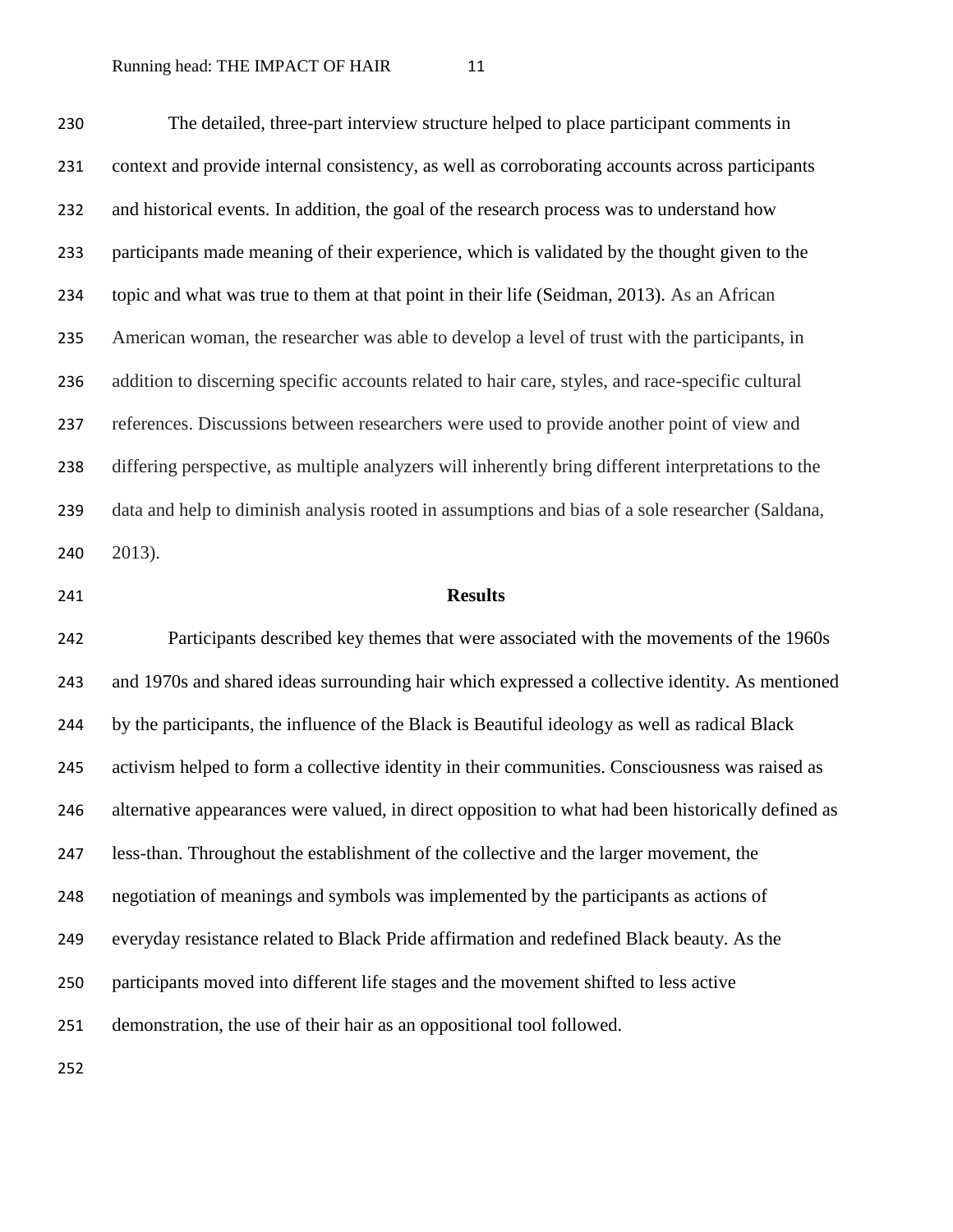# **Boundaries: Black Love and Liberation**

 Boundaries are often created by dominant groups in social, political, economic, and cultural aspects of society, to differentiate those who belong and those who do not. As a resistance group begins to define itself, it does so in contrast to the dominant identity, affirming 257 that which is unique to the collective's characteristics (Taylor & Whittier, 1992). Boundary demarcation is a vital element of collective identity construction (Hunt & Benford, 2004). Participants discussed the popularization of Black as beautiful and corresponding emergence in Black culture that framed their challenge of dominant appearance standards as they adopted natural styles.

 The presentation of Black Power ideology, which activated Black as beautiful and Black Pride was described positively by the women. Each of the participants recounted the impact of visualizing Black empowerment in popular media, which had not been present prior to the movement. Surrounded by images of Black people provided a new understanding of their race as "affirming," "empowering," and that felt like "home." Participants described the impact of musicians, activists, and "all of those things really kind of enhanced that, yes, we can do it just like everybody else and there's a feeling of self-worth" (Beth).

 The surge in the celebration Black culture and appreciation helped to embrace African or Black characteristics that challenge of White norms. Donna explained,

 That was what the Black Power Movement influenced. People were trying to find the Black Power where Black is Beautiful. We're beautiful, we should shine that way. I think

- that is where most of the motivation came from, for people to stop trying to fit in to a
- White mode and to redefine ourselves…That style that 'we're going to wear our hair like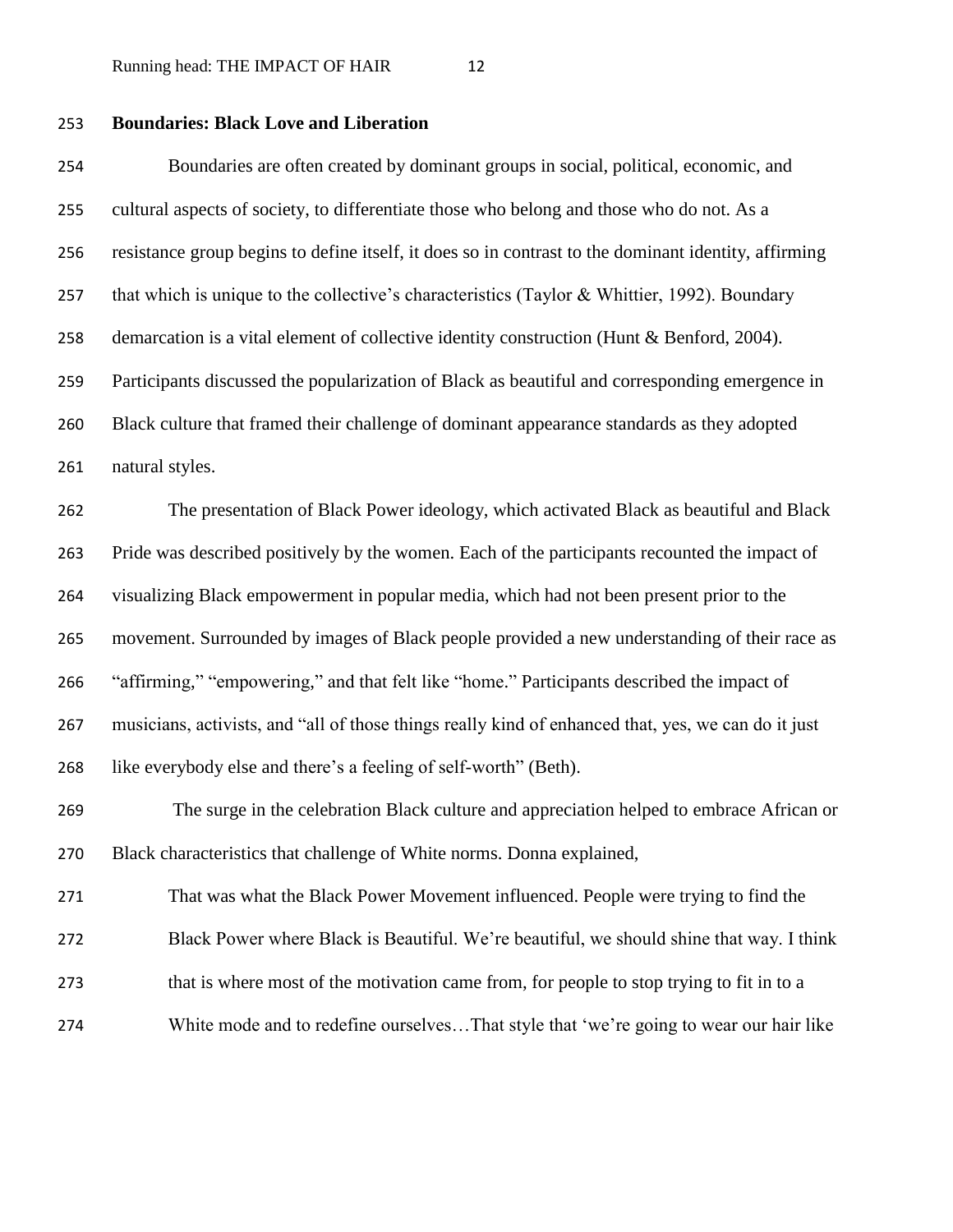this. This is our way of expressing ourselves' and saying 'we're proud, we're Black and we're proud' that was part of it too.

Wanda agreed,

 It was ok to be Black again… just be ourselves, and not try to be or emulate something that we had to compete with. It still had an underlining that you were beautiful. I mean, you were. But it was more among your own color than it was worrying about outside of your race.

 The experiences shared by participants point to the popularization of Black culture and a challenge to dominant ideals as successful in increasing self-love among the African American community. Through their efforts, boundaries were created that did not follow traditional characteristics of White features being good, and Black bad, but instead transformed the separation to a positive Black self-image and negated the dominant portrayal of Black subjectivity. By maintaining an oppositional identity to dominant society the participants embraced their culture, their selves, and their appearance, which brought together a collective of individuals.

# **Consciousness for Liberation**

 Raising an individual's consciousness serves the collective by understanding existing barriers, as well as defining the group's struggle and resistance of the dominant. Participants discussed a raised awareness due to: 1) expanded understanding of African American history and social position within U.S. society; and 2) the changed imagery of Black women and its impact on their personal thinking and actions.

 The participants described the movement as a time of heightened activity and Black Pride. One participant explained how she and her peers were becoming politically aligned with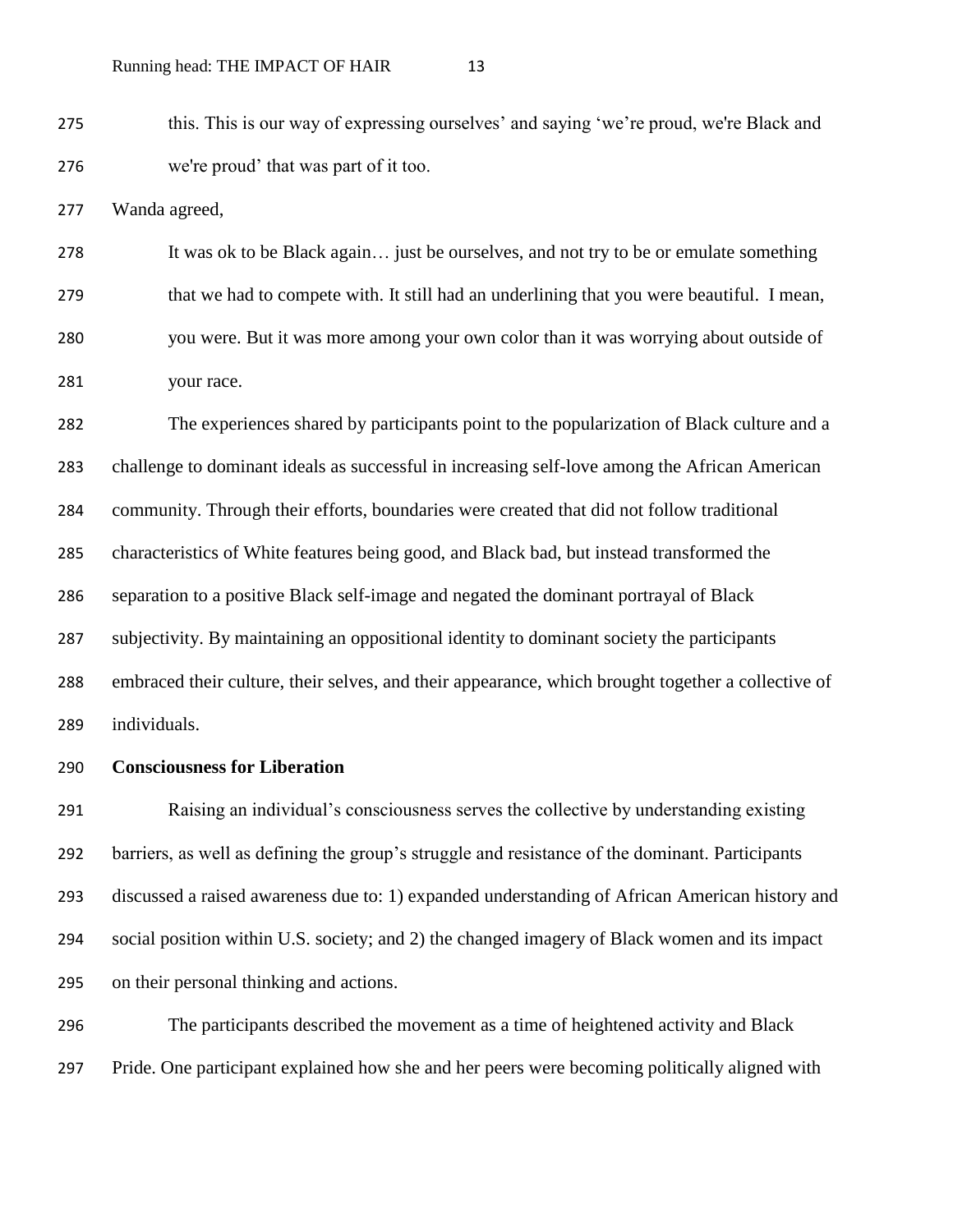the movement, "We were reading these books and thinking we were feminists and stuff. I read this book, Stokely Carmichael's book….called *Black Power*. So, yeah, we were enamored with all of these ideas" (Ruth). Part of the political awakening also came from learning about the historical plight of African Americans that led the participants to seek social transformation. Ellen began college as a history major and then added sociology; she explained, "I was going to work as a social worker. I was driven. The history classes between the time and '70s for a college student, they were very good." She went on to explain that learning about African American history in college helped to frame her as an activist and inspired her quest for racial equality on campus. Beth found that she recognized the historical implications and the impact of the movement,

 I think all I really understood was that where we were in history, people had paid some price for us to get here. So, I appreciated that and knew that it didn't just suddenly happen. That there were these opportunities that were being made, that instead of looking down upon being different, that we can celebrate being different. So, I understood that. I understood some of the historical things that had happened and that I knew that even though this was sort of a very, just a thing. Looks and all are not worth time…It's just not the kind of thing that is important. I understood that this was still an outgrowth of the [movement] even though the political agenda was much more important. That it was okay for me to wear an afro and be affirmed for that. That these were political agendas with some very direct outcomes that people were laying down their lives for. So, this was a side benefit that I could celebrate it in this way.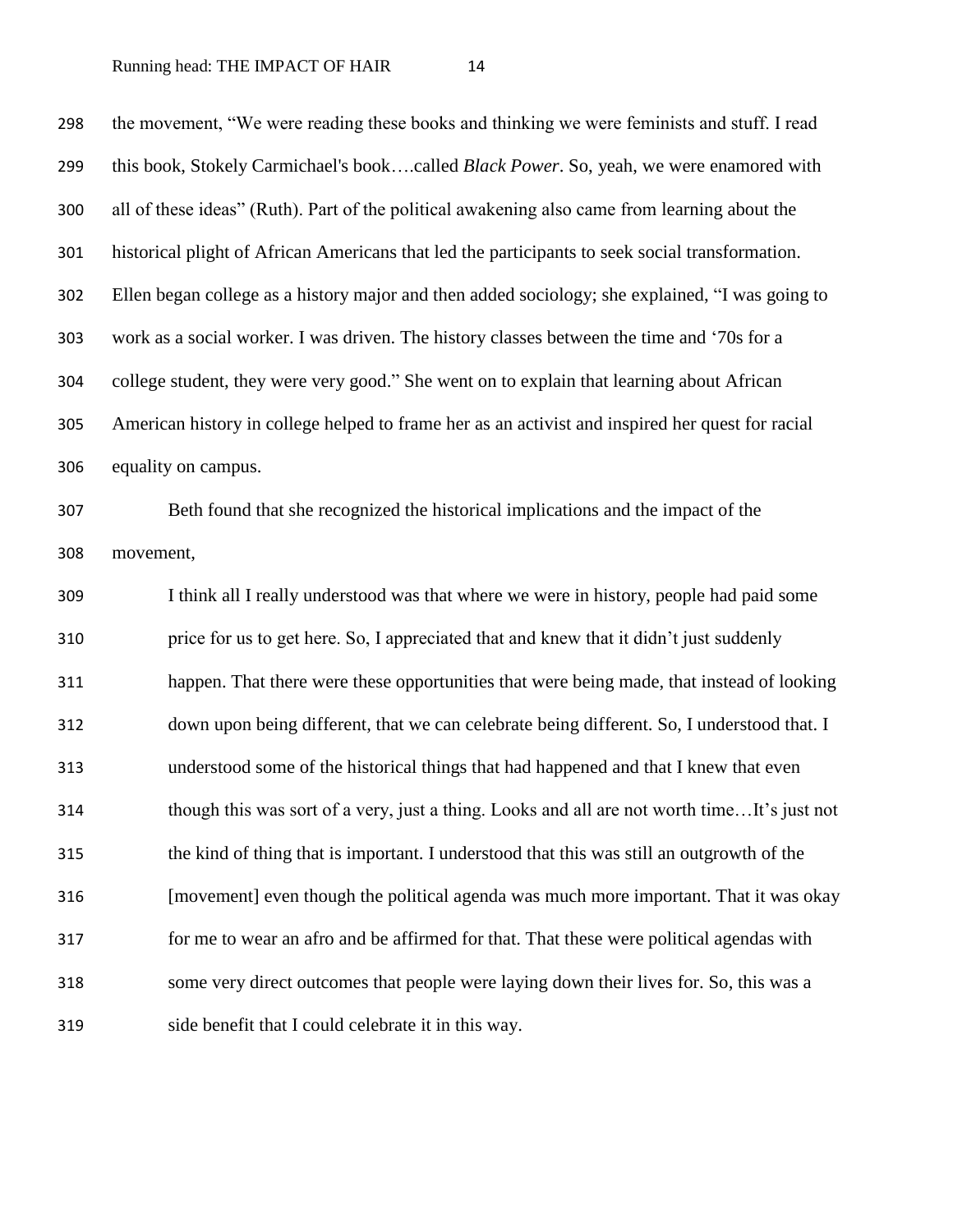Though appearance was not at the forefront of Beth's activist agenda, she knew that wearing an afro was a part of the challenge to racial equality and enjoyed the ability to participate in an everyday action that moved the cause forward. Another element that the participants pointed to as making them think about their position as Black women was the imagery of Angela Davis and her afro. Ruth explained how Angela's look gained in popularity and acceptance, When Angela Davis came out with this beautiful look that was ok. [It was like] oh, that is so cool… And we loved Angela Davis's look. We were all enamored with Angela Davis…. I thought it was cool looking. And I did buy into the Black is Beautiful at the time. I liked feeling like, ok, this is my nappy hair… And everybody would mistake us for Angela Davis. And at the time, I didn't think I looked anything like Angela Davis except for this big hair. Like Ruth, other participants discussed a sense of excitement and fascination with Angela Davis, specifically during her highly publicized criminal charges and trial. Ellen described, "I identified with her from the time I saw the poster. And I identified with her as a more militant person." Davis' militancy became a symbol of the Black Power Movement and as Donna explains, "[people] were wearing that style as a way to say 'I'm Black, I'm beautiful, I'm not going to emulate the oppressor.'" The image of Angela Davis, although shown negatively in news outlets of the time, came to visually symbolize a pure form of Black as beautiful while exuding activism. Ellen found that

because of her on-campus activism she was seen as militant,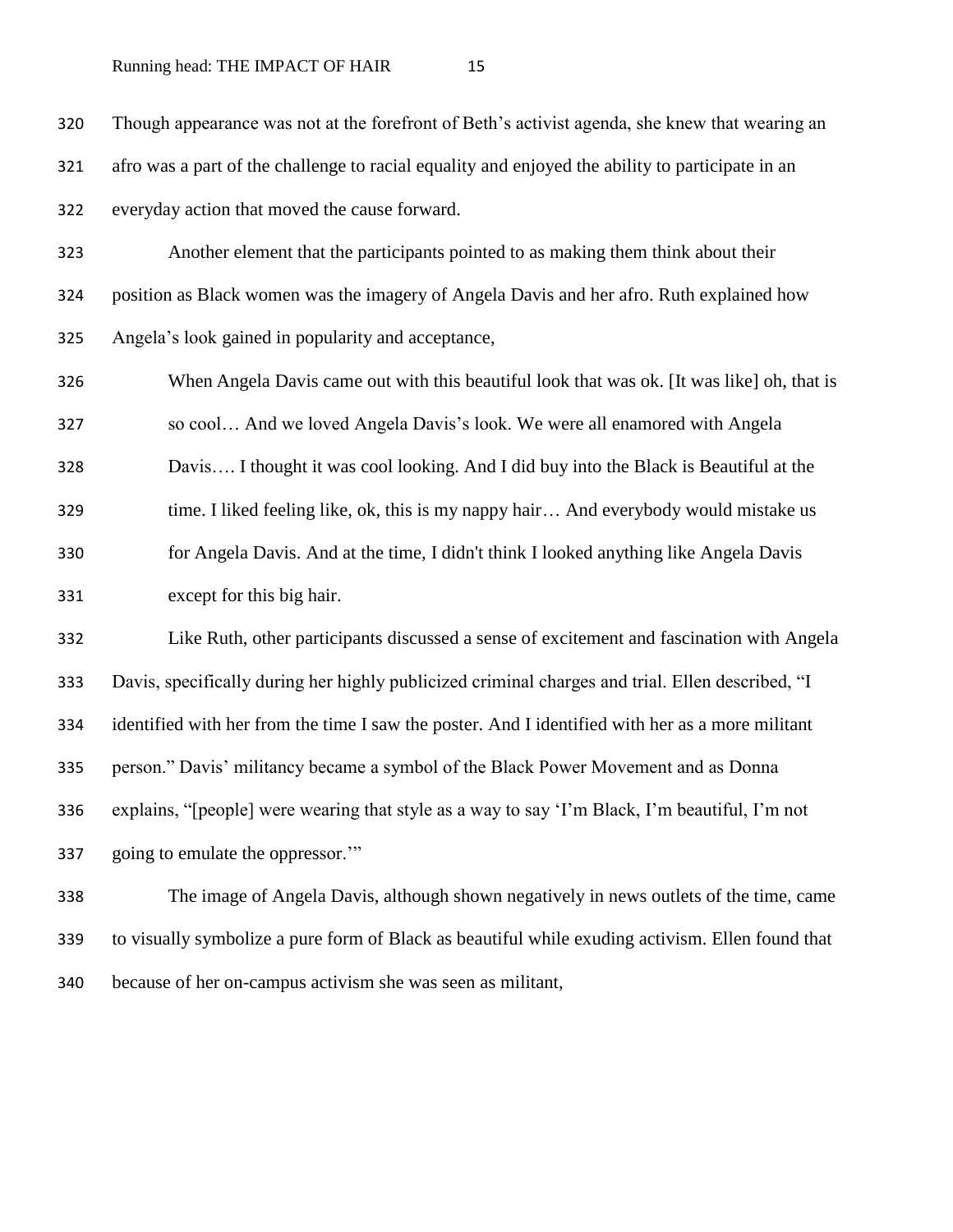The White people at [my university] told me that I was an activist, told me I was militant. Whenever I would talk to the deans or talk about what I thought we needed as students, I was coming out of [a mindset] this is what other people get and so why can't we have it? Ellen's explanation of being perceived as militant was appearance related and she describes her internalization: "[We] kept it (hair) braided because we were militant. I don't think we were militant but that's what they started calling us." In this way, the use of visual resistance helped to facilitate the oppositional tool and the sense of a collective identity as a resistor.

 Many elements informed the participants about the significance and shared goals of the movement, from reading texts and learning about African American history, exchanging ideas with others, and representation of Black women in the media. Social and political struggles of society and the Black community in general, were ever present and formative in their raised awareness. However, their increased consciousness was not only internal, it was also exhibited through their hair. The women's appearance practices were impacted by their learning and the varied imagery of Black women, specifically Angela Davis, which were then perceived by those they interacted with. Donna encapsulated this idea,

 It was like that was what the Black Power Movement kind of influenced. People were trying to find the Black Power where Black is Beautiful. We're beautiful, we should shine that way. I think that is where most of the motivation came from, for people to stop trying to fit in to a White mode and to redefine ourselves.

 The women and their peers' critical understandings helped to develop "a collective oppositional consciousness that channel[ed] women into a variety of actions geared toward personal, social, and political change" (Taylor & Whittier, 1992, p. 109). This was evident through personal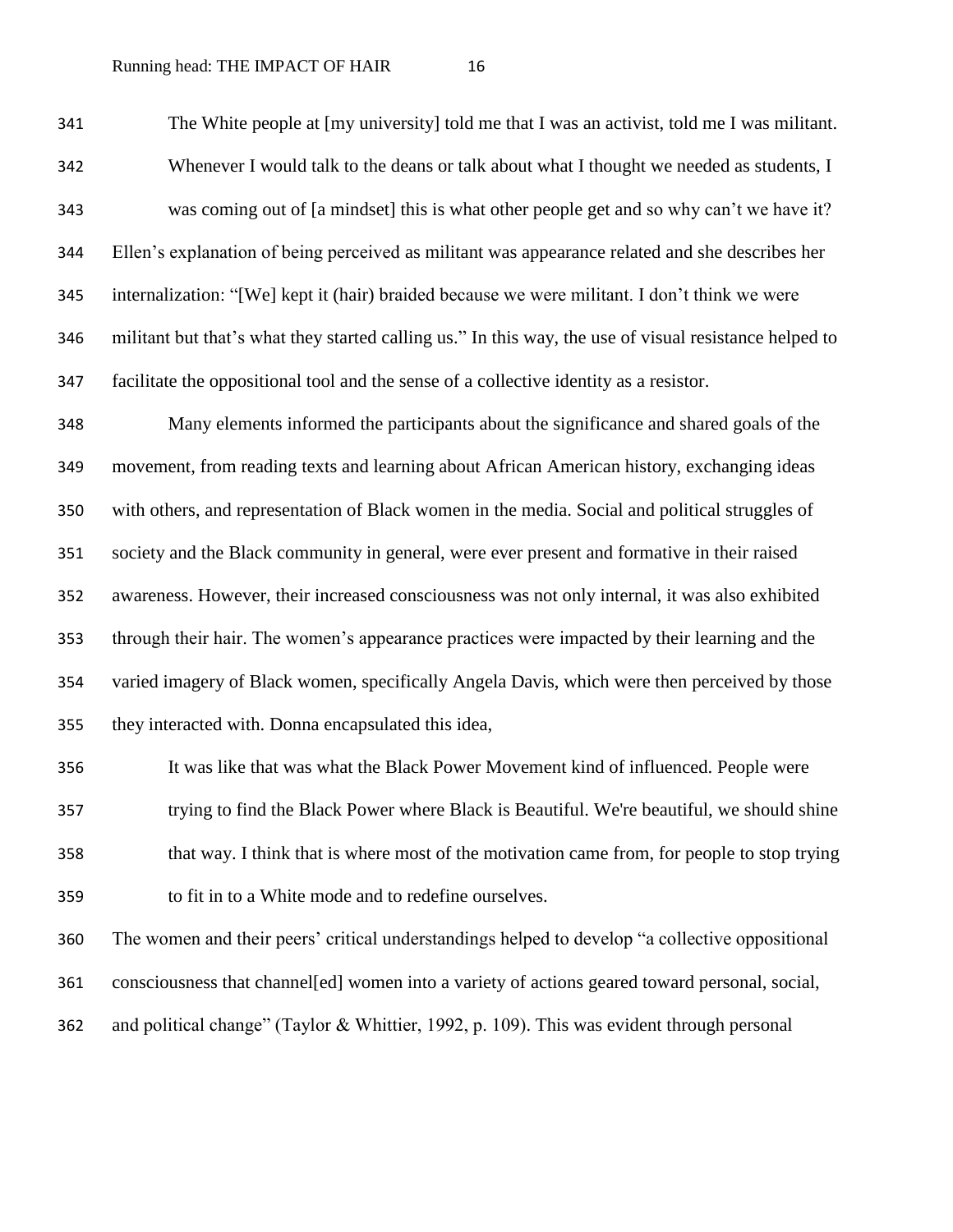thoughts and changes to behavior, activism and appearance, which in turn were absorbed by the larger community.

**Negotiation: Affirmation and Professionalism**

 Everyday interactions between individuals work to negotiate meanings. The negotiations establish dominant standards that are often reinforced by marginalized groups, cementing what is appropriate (Blumer, 1969; Goffman, 1959). Participants' membership in the collective followed forms of negotiating through altered ways of thinking and acting in challenging dominant representations. Freda explained,

 Black women became to realize that you were just as pretty with an afro as if you do a press and curl or perm. The idea was now that you don't have to do anything if you don't want to. It was a personal choice… I think it had an impact from the standpoint that you realized it was okay to be Black or African American or light complexioned or have good

 hair. It all was okay. That era was, not only for me, but was a sense of coming into our own.

 For Freda, wearing an afro was a source of strength and defiance, in that she was able to do as she pleased and feel affirmed. Cathy echoed,

 I think I was impacted by the fact that there were some different choices that could be made. I was coming out of high school and going into college when that was happening. I benefited from what the new rules were. I think I benefited from viewing that I did not need to wear my hair straight.

 The women were able to use opportunity and choice as a form of everyday resistance, which helped to make natural hair more accepted in larger society, while instantaneously benefitting the women who wore the styles because they had the ability. The range of styles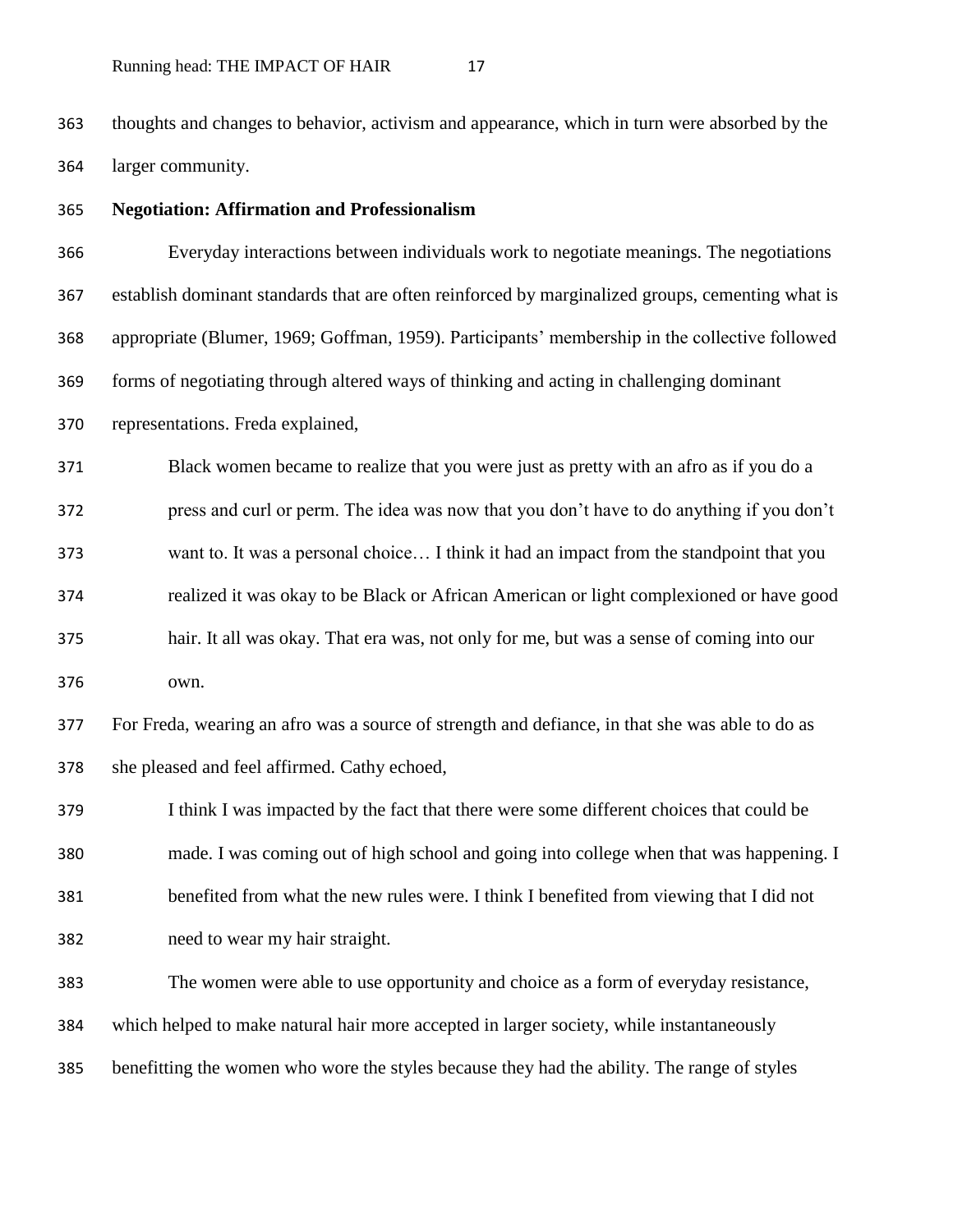available for African American women was discussed by Beth, who did not "go natural"

completely,

 I didn't wear my hair natural a lot because I kept doing this kind of back and forth thing. It wasn't like a natural that was always ready to pick out, so it was sort of a process thing. I was never completely natural, so I created an afro from partly processed hair. It was not 391 truly all natural in that way because I wasn't really willing to completely commit. And, I 392 think it was partly because I didn't know. I liked my hair all these different ways, so I didn't want to completely commit to natural because that would mean, because I didn't know how to hot comb my hair, I would be just stuck with this natural and I didn't want to be confined. So, instead I kind of created all these different styles, sort of knowing that I could sort of do it using other products or other mechanical features like rollers and things. Beth's back-and-forth styling choices exhibited her ability and freedom to either challenge or conform to hegemonic beauty standards. The participants' negotiation of their hair was impacted through their generational cohort. Being between the ages of 18 and 25 during the period of the movement, they experienced similar life stages. As they found themselves in new settings and roles, their natural hairstyles may have been the norm or an exception. Cathy explained how her environment and professional position redefined her hair, It was what happened coming to a predominately White environment, especially in the Midwest. Probably in the south it would have been different…. I think it was trying to fit in. It wasn't like there were a lot of you and you didn't need anybody trying to explain what was going on with your hair…. When I went to work, I'm sure I went more with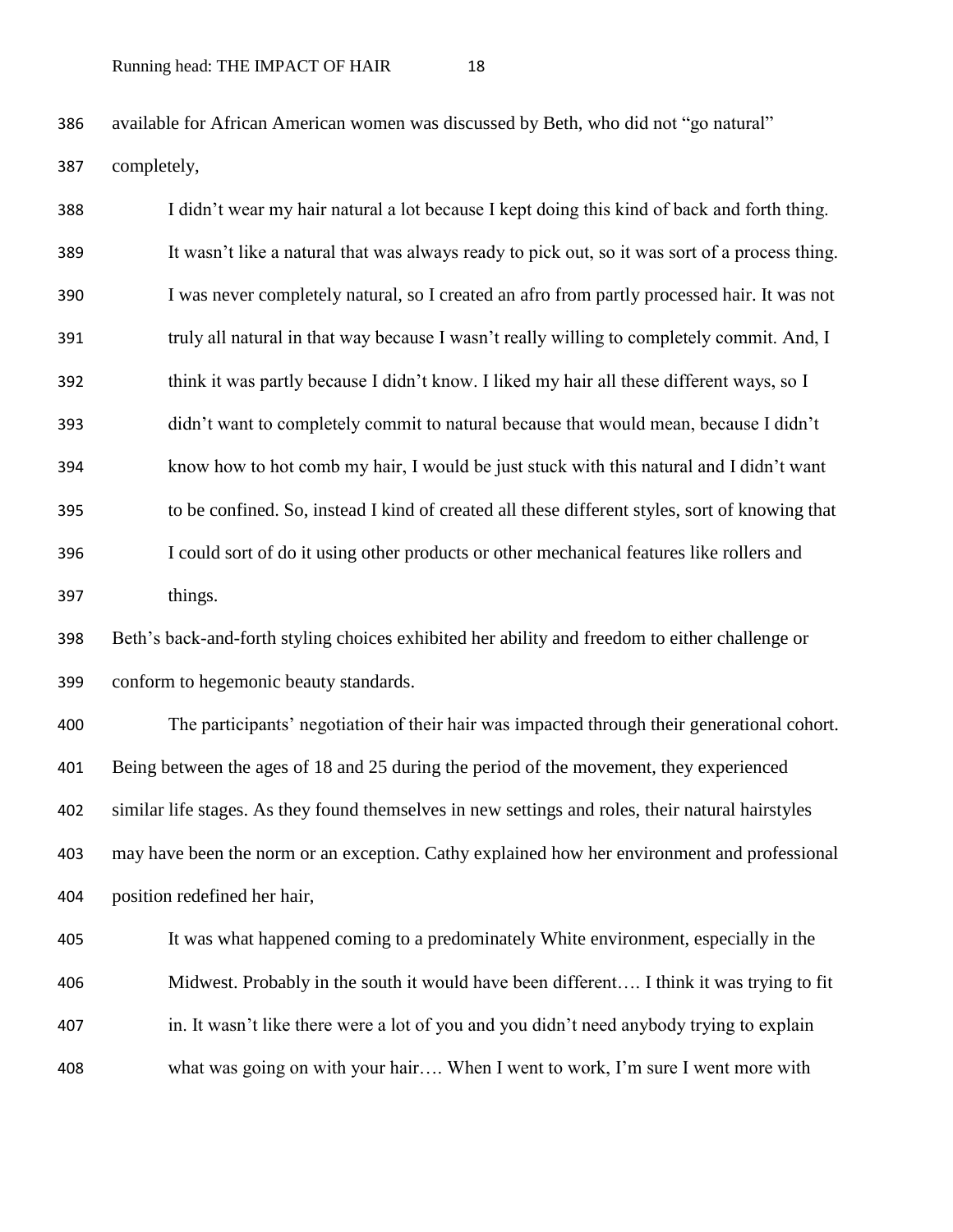pressed hair, probably because you were professional and I think in the workplace there was still some of that, they didn't want someone coming in looking a certain way. Cathy furthered that she did not want to look "out of place" and natural hair would be unconducive to her work in predominantly White rural areas. On the other hand, Ruth, who worked as a flight attendant for a major airline explained, "There was no problem [wearing an afro]. All of this was so prevalent in the 70s that if they were going to hire Black people, they were going to have an afro, you know?" The contrast of Cathy and Ruth's quotes highlighted differences of positionality. Cathy avoided portraying resistance through her hair to uphold professional expectations based on an educational setting in the Midwest. Ruth, however, worked in the service industry and had contact with people all throughout the United States, and felt the afro had become more widely accepted and was a reality for African Americans. Elements of the women's appearance as it related to the movement changed when they entered post-baccalaureate programs or professional positions. Wanda talked about the changes in her hairstyle as part of her overall professional look, "as we transition out of college into interviewing for grad school or the workforce, you can't just put a dress suit on, you have to dress from your toe to your hair." Donna added that "professionals did not go to that style because it was not in the general public's idea to be professional." The proper professional look that had been adopted by society was still heavily influenced by hegemonic standards, which impacted the women's appearance decisions. Freda explained getting her first professional job, It was still during the time period that to get a job that paid well, there was just a certain look that you had to have. Black females really did have to have straight hair or a style 430 that required that… I had short hair and it was curled. As they say, it was together… I had my appearance, dressed the way they wanted me to from the top of my head to the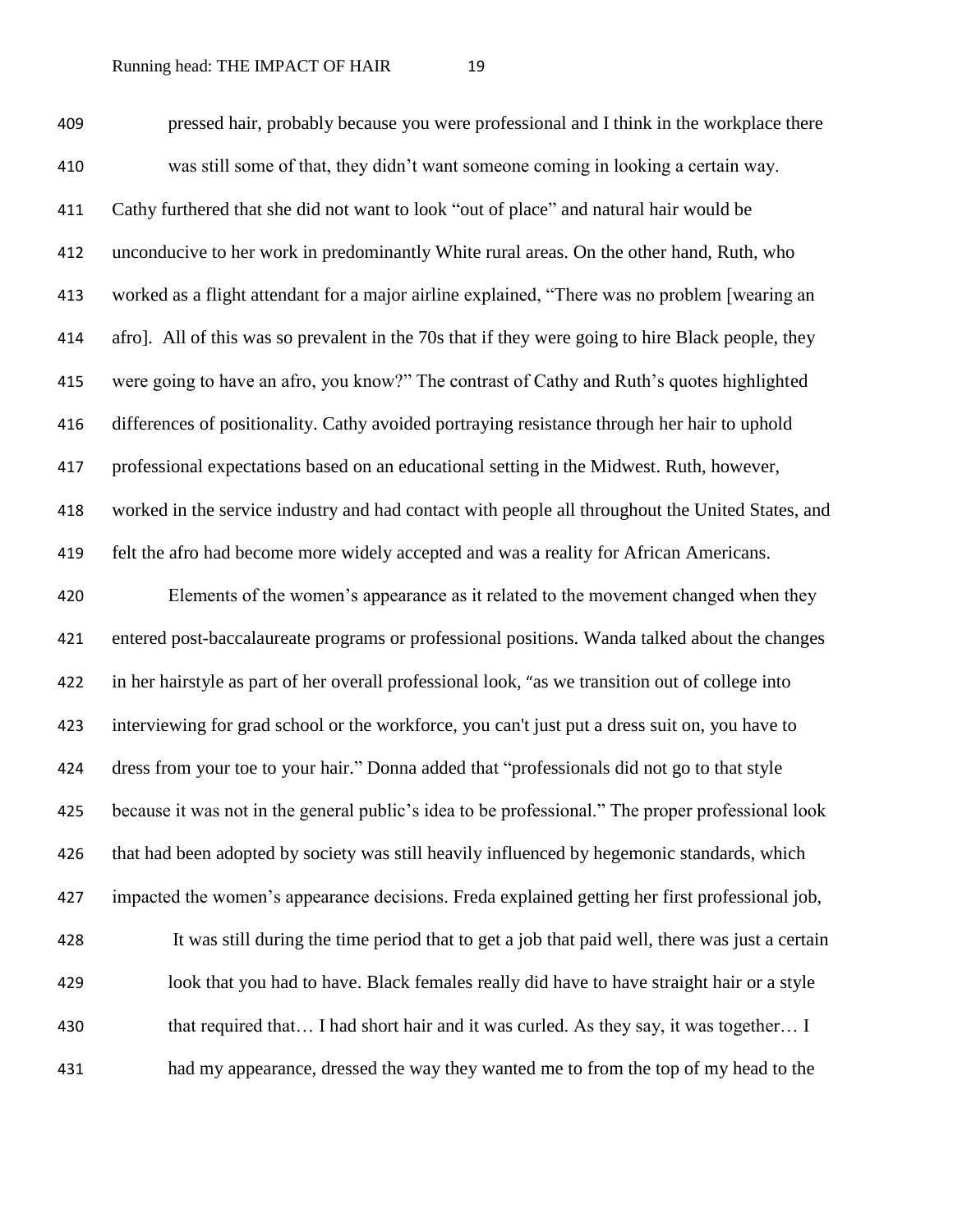bottom of my toes. I needed that job. I maintained that style and I knew that if I did not adhere to their standards, I wouldn't have a job.

 Ellen offered the same sentiment about wanting to be taken seriously as a professional however, she would change her hair after she were hired, while others like Freda would forego natural 436 styles altogether to be deemed acceptable and employable.

 Personal transformations and expressive actions that the women participated in negotiated the meaning of Black beauty throughout their lives. The wearing of the afro countered negative symbols and redefined afros as a positive attribute of Black culture, while at the same time serving as self-affirmation. However, as they aged and went through different life stages and the movement progressed, their hair choices moved away from being a form of resistance. The participants' negotiations reflected their activism at different points in their lives and transformed to demonstrate alignment with the changed collectives' values as beginning professionals. They discussed their use of negotiation through hairstyles when it came to their environment, profession, and even their ability and flexibility to achieve certain styles.

### **Conclusions**

 Collective identities surrounding the social movements of the 1960s and 1970s involved activism of individuals and groups fighting for understanding of diverse people and cultures (Taylor & Whittier, 1992). Specifically for African Americans, the power of collective identity allowed an alternative visual aesthetic that represented an affirmation of Black as beautiful. An embrace of African culture, natural hairstyles as an everyday form of resistance, challenged White hegemonic beauty standards (Mercer, 1991). However, as the movement progressed and individuals moved into different roles, life stages, and activism transitioned, hair also changed.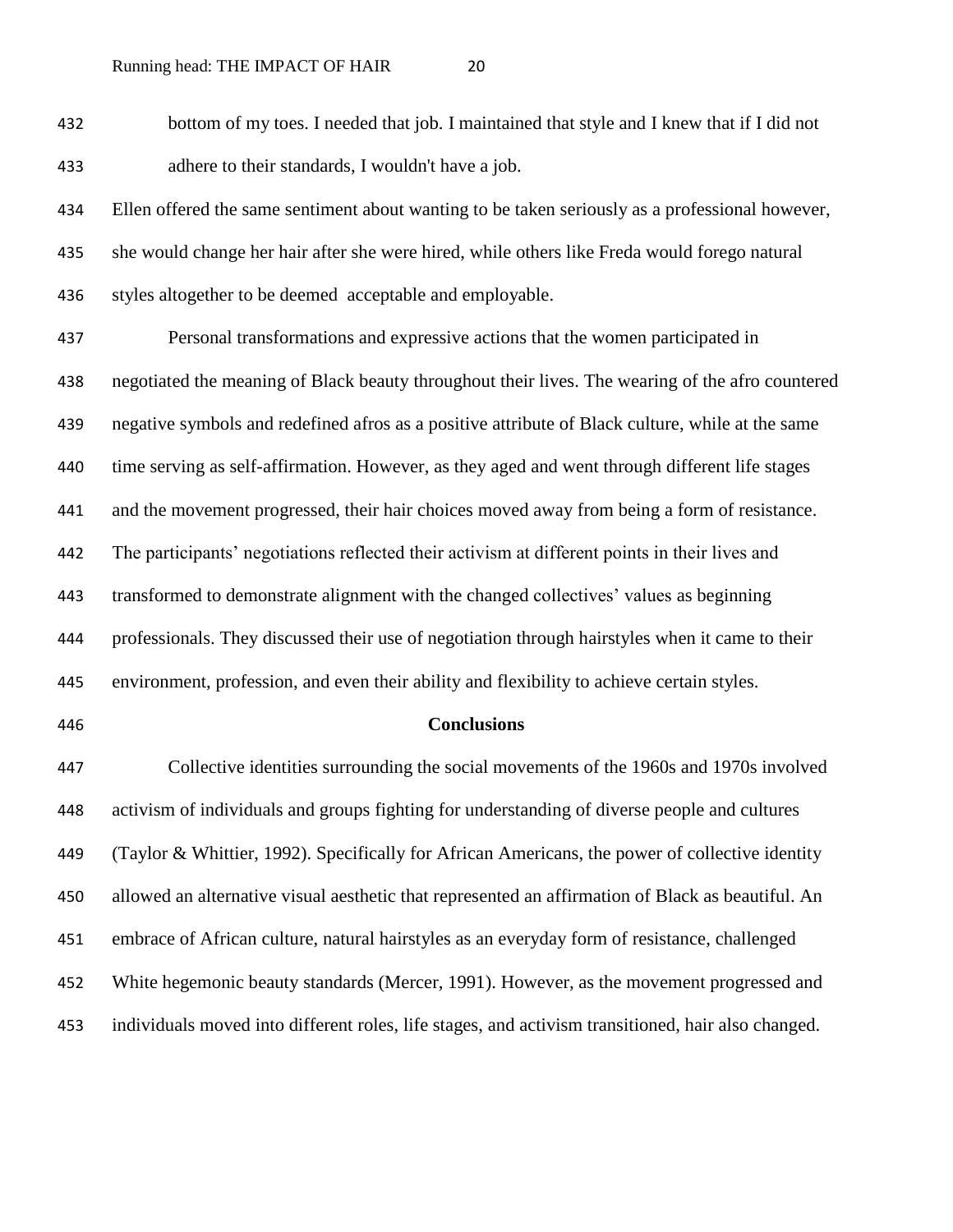This study supports the formation of collective identity constructed through boundaries between Black and White beauty ideals; critical self- and societal evaluation; and acts of negotiation that shifted meanings and ideologies of the political climate they experienced. The African American women's experiences with wearing natural hairstyles during the 1960s and 1970s Civil Rights and Black Pride/Power Movements represent that time period, but on the other hand, as Buckland (2000) points out fashion is not so easily compartmentalized into strict start and end dates. The Afrocentric hairstyles were appropriate for the heightened moment of the movement or roles and identities they held, however, once they shifted in their life stages, hair returned to more hegemonic styles. This study examined the impact of appearance in the formation of collective identity within a movement as well as expanded on the experiences of shifting hair to fit professional roles and societal expectation of the time.

 The research explored seven women's experiences who were highly-educated and located within the same Mid-Western region. The women were purposely recruited for their specific age range, which was useful in the study, but limited the participant's experiences. Variation of participants from other backgrounds (i.e., socioeconomic status, education level, age) as well as different geographic areas may have presented other emergent themes to the data.

 Just as in the 1960s and 1970s, hair continues to be a strong cultural component in the African American community. The wearing of natural hairstyles in current times has changed in definition and style, but carries forward challenging ideas of power, beauty, and human rights. Afrocentric hairstyles worn during the Civil Rights Movement have been resurrected by individuals active in new movements, such as Black Lives Matter. The popularity and symbolism surrounding natural hairstyles in the past now offers African American women the option to explore a variety of hairstyles with some being politically motivated and others based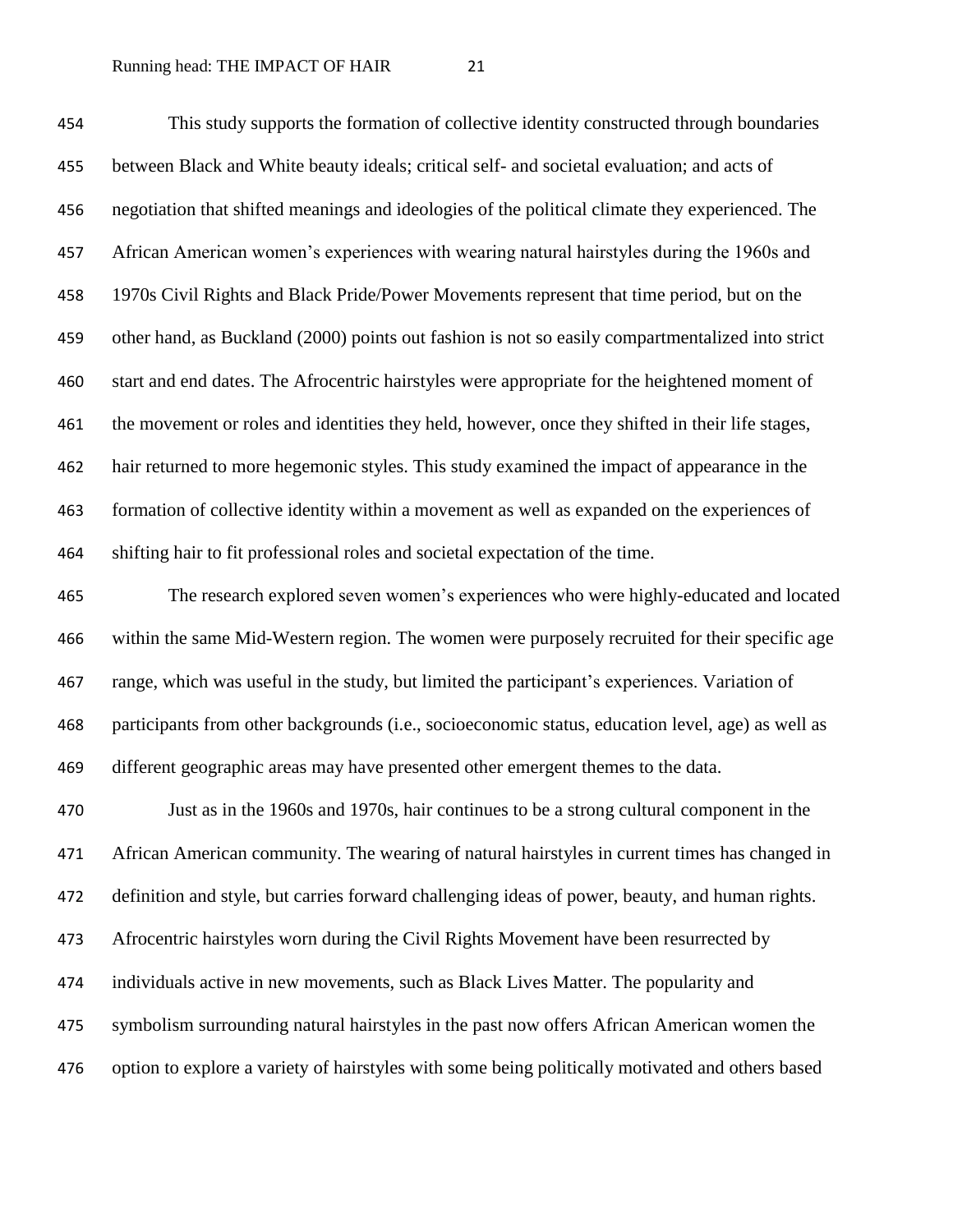| 477 | solely on aesthetics. Although the initial natural movement lessened over time, it created a space |
|-----|----------------------------------------------------------------------------------------------------|
| 478 | where a collective identity could thrive and act through a visible representation that challenged  |
| 479 | dominant society for racial equality. The strongly assumed cultural implications present a         |
| 480 | foundation for natural hair worn by African American women today. Future research could            |
| 481 | compare the reasoning behind and meaning of natural hair worn today with women of different        |
| 482 | generational cohorts.                                                                              |
| 483 |                                                                                                    |
| 484 |                                                                                                    |
| 485 |                                                                                                    |
| 486 |                                                                                                    |
| 487 |                                                                                                    |
| 488 |                                                                                                    |
| 489 |                                                                                                    |
| 490 |                                                                                                    |
| 491 |                                                                                                    |
| 492 |                                                                                                    |
| 493 |                                                                                                    |
| 494 |                                                                                                    |
| 495 |                                                                                                    |
| 496 |                                                                                                    |
| 497 |                                                                                                    |
| 498 |                                                                                                    |
| 499 |                                                                                                    |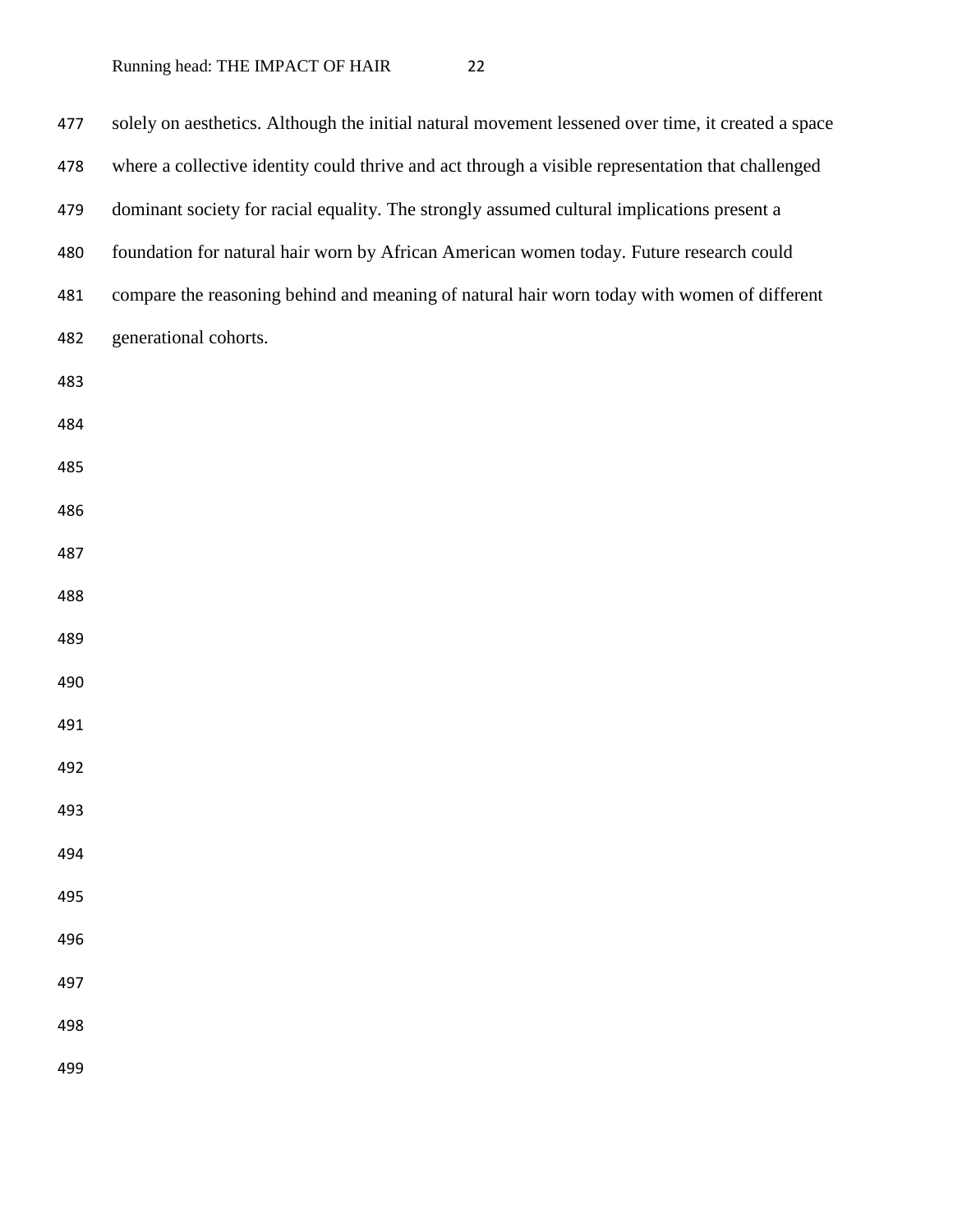| 500 | <b>References</b>                                                                            |
|-----|----------------------------------------------------------------------------------------------|
| 501 | Blumer, H. 1969. Symbolic interactionism: Perspective and method. Englewood Cliffs,          |
| 502 | NJ: Prentice-Hall.                                                                           |
| 503 | Brooks, A. (2007). Feminist standpoint epistemology: Building knowledge and empowerment      |
| 504 | through women's lived experiences. In S. N. Hesse-Biber, & P.L. Leavy                        |
| 505 | (Eds.) Feminist Research Practice (p.54-82). Thousand Oaks, CA: Sage.                        |
| 506 | Byrd, A. & Tharps, L. (2014). Hair story: Untangling the roots of Black hair in America. New |
| 507 | York, NY: St. Martin's Press.                                                                |
| 508 | Collins, P.H. (2009). Black feminist thought: Knowledge, consciousness, and the politics of  |
| 509 | empowerment. New York, NY: Routledge.                                                        |
| 510 | Esterberg, K. (2002). Qualitative methods in social research. New York, NY: McGraw-Hill.     |
| 511 | Freeland, G.K. (2009). We're a winner: Popular music and the Black Power Movement. Social    |
| 512 | Movement Studies, 8(3), 261-288.                                                             |
| 513 | Gill, T.M. (2001). 'I had my own business So I didn't have to worry', beauty salons,         |
| 514 | beauty culturists and the politics of African-American female entrepreneurship. In           |
| 515 | P. Scantron (Ed.), Beauty and Business: Commerce, Gender, and Culture in Modern              |
| 516 | America (pp.169-193). New York, NY: Routledge.                                               |
| 517 | Goffman, E. (1959). The presentation of self in everyday life. New York, NY: Anchor.         |
| 518 | Hawkesworth, M. (1989). Knowers, knowing, known: Feminist theory and claims of truth. Signs, |
| 519 | 14(3), 533-557.                                                                              |
| 520 | Hunt, S., & Benford, R. (2004). Collective identity, solidarity, and commitment. In D. Snow, |
| 521 | S. Soule, & H. Kriesi (Eds.), The Blackwell Companion to Social Movements (pp.               |
| 522 | 433-460). Oxford, England: Blackwell.                                                        |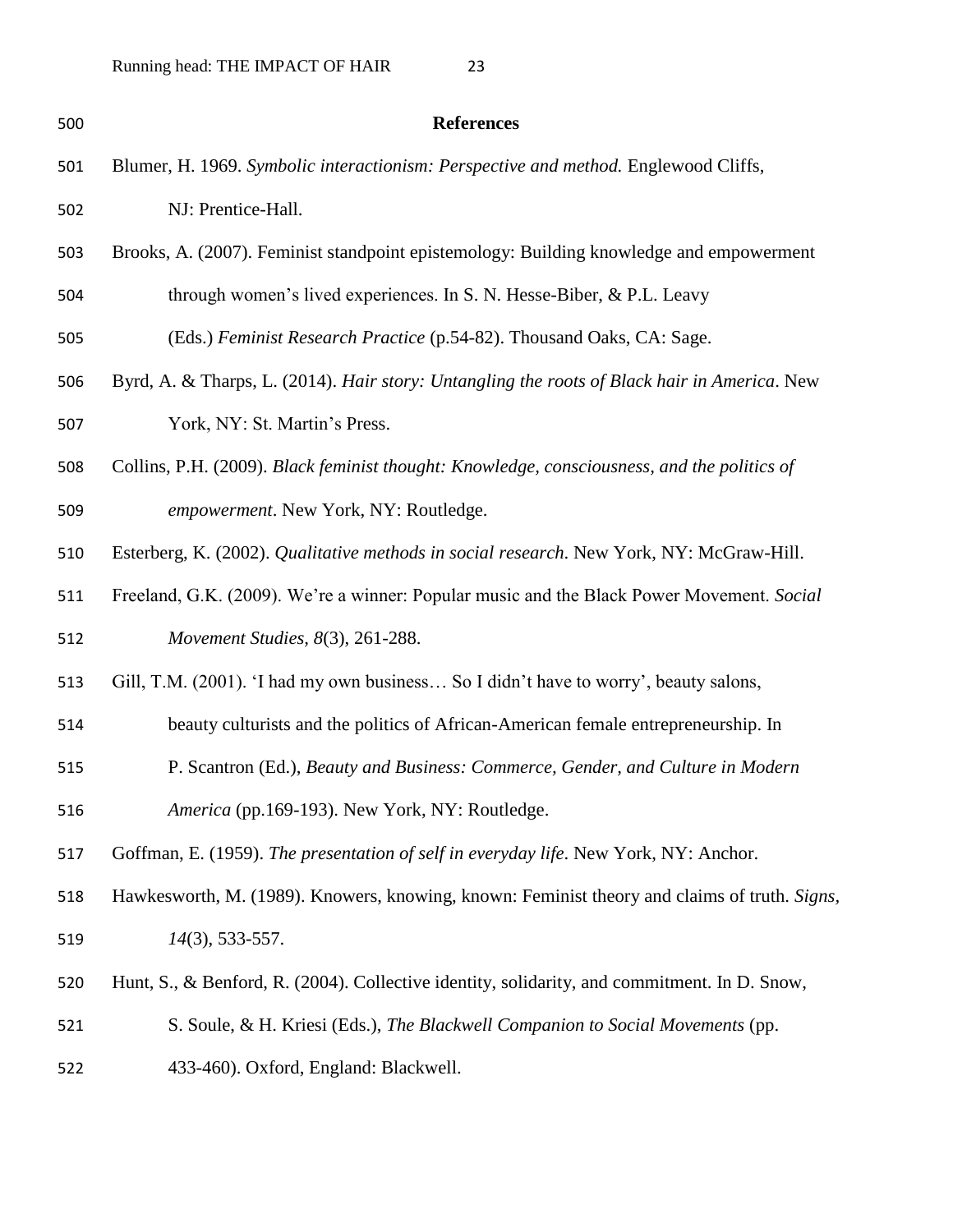- Hohle, R. (2013). *Black citizenship and authenticity in the Civil Rights Movement*. New York, NY: Routledge.
- hooks, b. (1991). Marginality as a site of resistance. In R. Ferguson, M. Gever, T.T. Minh-ha, C. West (Eds.) *Out there: Marginalization in contemporary cultures* (pp. 341-343).
- Cambridge, MA: MIT Press.
- Jacobs-Huey, L. (2006). *From the kitchen to the parlor: Language and becoming in African American women's hair care*. New York, NY: Oxford University Press.
- Johnson, K., Lennon, S., & Rudd, N. (2014). Dress, body, and self: Research in the social psychology of dress. *Fashion and Textiles*, 1-24.
- Johnson, L. (2012). Iconic: Decoding images of the revolutionary Black woman.
- Waco, TX: Baylor.
- Kuumba, M. B., & Ajanaku, F. (1998). Dreadlocks: The hair aesthetics of cultural resistance and
- collective identity formation. *Mobilization: An International Journal, 3*(2), 227-243.
- Mercer, K. (1991). Black hair/style politics. In R. Ferguson, M. Gever, T.T. Minh-ha, C.
- West (Eds.) *Out there: Marginalization in contemporary cultures* (p. 247-264).
- Cambridge, MA: MIT Press.
- Rooks, N.M. (1996). *Hair-raising: Beauty culture and African American women*. New
- Brunswick, NJ: Rutger's University Press.
- 541 Saldana, J. (2013). *The coding manual for qualitative researchers* (2<sup>nd</sup> ed). Thousand Oaks, CA: Sage.
- Sanders, E. (2011). Female slave narratives and appearance: Assimilation, experience, and escape. *Clothing and Textiles Research Journal, 29*(4), 267-283.
-